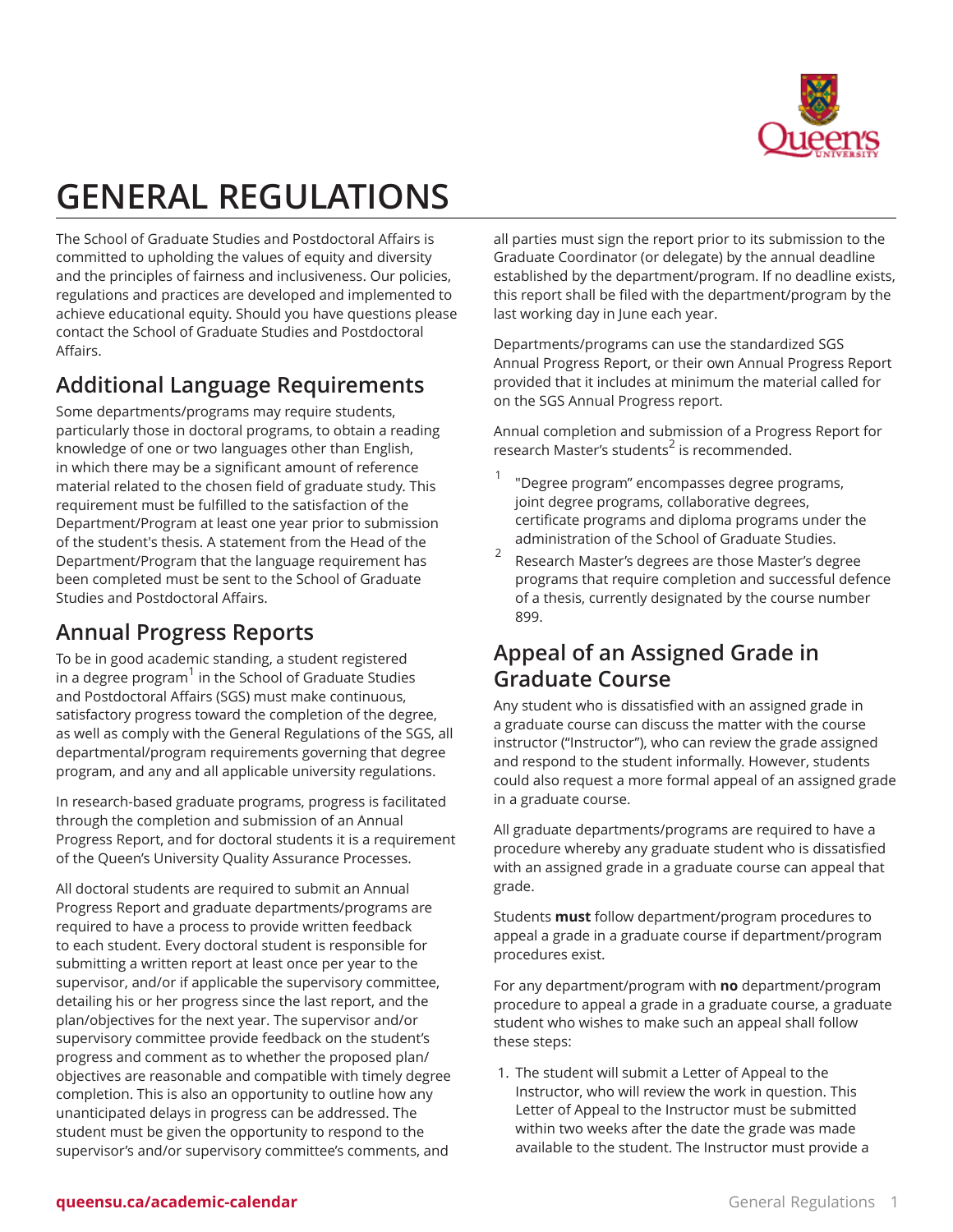

written decision to the student within two weeks after the student's Letter of Appeal is received.

2. If the Instructor agrees to change a grade, a change of grade form shall be processed in the usual way. If the Instructor confirms the original grade, and the student wishes to appeal the Instructor's decision, within two weeks after the date of the Instructor's decision, the student must submit a Letter of Appeal to the Associate Dean of the School of Graduate Studies and Postdoctoral Affairs ("Associate Dean"), requesting a review of the grade. The Letter of Appeal must state clearly the student's grounds for the grade change. The Associate Dean shall forward the Letter of Appeal to the Department/Program Head or Graduate Coordinator in the department/program ("Head or Graduate Coordinator"), who will conduct a review of the grade within two weeks after receiving the student's Letter of Appeal. If the Associate Dean is the person responsible for assigning the grade (as the course instructor) the Letter of Appeal is to be submitted to an Associate Dean of the School of Graduate Studies and Postdoctoral Affairs who was not the course instructor.

The grade resulting from the review by the Head or Graduate Coordinator shall be recorded as the final official grade, and constitute an academic decision, irrespective of whether it is identical to, or higher or lower than the original grade. The Head or Graduate Coordinator will provide the Instructor, the student and the Associate Dean with written reasons for the grade resulting from the review, within two weeks after receiving the Letter of Appeal from the Associate Dean. A student may pursue further appeal of an assigned grade in a graduate course only on the basis of a specific procedural error(s) made in the department/program grade review procedures, or based on extenuating circumstances. Such appeal must be made to the Academic Appeal Board of the School of Graduate Studies and Postdoctoral Affairs within 2 weeks after receiving the written result of the review, using the process set out in Steps 4 and 5 in the Regulation titled *Appeals Against Academic Decisions*.

### **Failed Grade for the Thesis**

These procedures for review of an assigned grade do not apply when a failing grade (F) has been received on courses numbered 899 (Master's Thesis) or 999 (Doctoral Thesis). To appeal a failing grade (F) of a graduate thesis, the student must follow the Appeal of Thesis Examination Committee Decision, set out in the Regulation titled *Appeals Against Academic Decisions*.

### **Deadlines**

The deadlines in #1 and/or #2 above can be extended if, upon written application by the requesting party (the student or the respondent), a satisfactory reason is provided for the delay and there is no prejudice to the other party.

# **Appeal Against Academic Decisions General**

Academic problems sometimes arise because of misunderstandings that can be resolved by informal discussion. The general approach of the University is to encourage the speedy resolution of academic problems informally and through the normal administrative routes, i.e., through discussion with coordinators of graduate studies and department/program heads, before pursuing formal appeal processes. If a graduate student is concerned about academic problems, it is wise to first seek advice and support from a supervisor, colleague or University Advisor. If this informal approach to the resolution of academic problems does not lead to a resolution, then the student may formally appeal any academic decision. Academic decisions may be appealed on procedural grounds and/or on the basis of extenuating circumstances.

### **Normal Steps in the Formal Appeal Procedures**

Step 1: If a student wishes to formally appeal an academic decision, the appeal must first be submitted in writing to the instructor or body whose decision is being questioned. The student must ensure that the instructor or body is aware of all the facts which the student believes should bear upon the reconsideration of the decision. This appeal must be submitted to the instructor or body whose decision is being questioned within two weeks after receipt of the decision. The instructor or body to whom the student has appealed shall respond in writing to the student within two weeks of receiving the student's appeal.

If the student is reluctant to approach the instructor or body personally, the student may seek the assistance of a University Advisor, the Student Advisors of the Society for Graduate and Professional Students, or other university advisor to do so on the student's behalf. A student may contact the Office of the University Ombudsperson for information about student rights and responsibilities and guidance on policy and procedure by visiting their website at [www.queensu.ca/ombuds](http://www.queensu.ca/ombuds/) ([http://www.queensu.ca/](http://www.queensu.ca/ombuds/) [ombuds/](http://www.queensu.ca/ombuds/)), or by e-mail at [ombuds@queensu.ca.](mailto:ombuds@queensu.ca)

Step 2: If the student is not satisfied with the outcome of Step 1 and wants to further appeal the academic decision, an appeal must be submitted in writing to the department/ program Head or Coordinator of Graduate Studies who will immediately inform the department/program Head. This appeal must be submitted to the Head or Coordinator of Graduate Studies within two weeks after receipt of the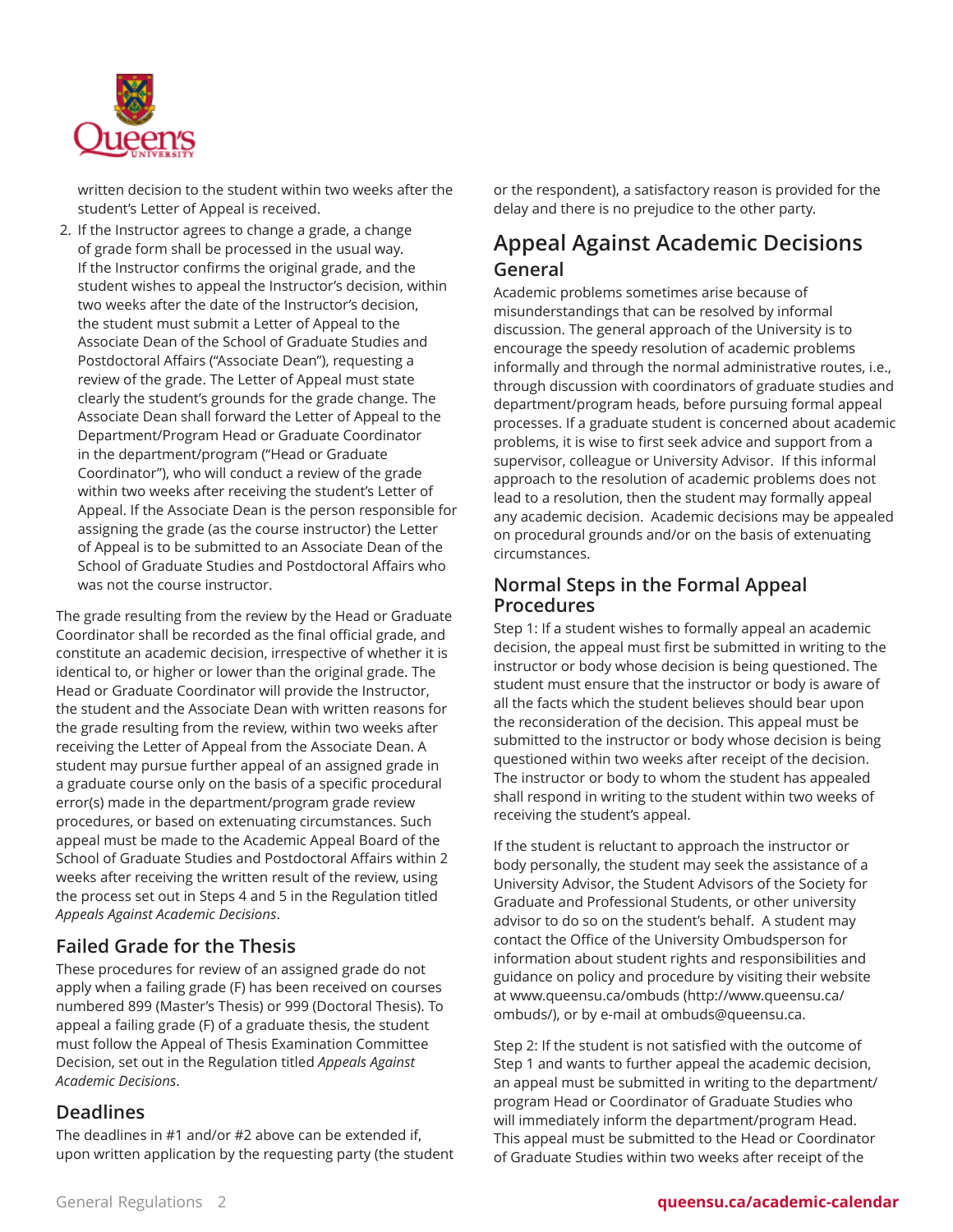

decision under Step 1. The Head must respond in writing to the appeal within two weeks after receiving the appeal.

Step 3: If the student is not satisfied with the outcome of Step 2 and wants to further appeal the academic decision, an appeal must be submitted in writing to an Associate Dean of the School of Graduate Studies and Postdoctoral Affairs within two weeks after receiving the written response from the Head or Coordinator of Graduate Studies under Step 2. The Associate Dean will meet with the student within two weeks after receiving the student's appeal. The Associate Dean must provide a written response within two weeks after the meeting with the student.

In the event that an Associate Dean of the School of Graduate Studies and Postdoctoral Affairs has provided advice and feedback to any party to the appeal prior to the student contacting them under Step 3, the appeal shall be turned over to an alternate Associate Dean of the School of Graduate Studies and Postdoctoral Affairs.

Step 4: If the student is not satisfied with the outcome of Step 3 and wants to further appeal the academic decision, the student must, within two weeks after receiving the written response of the Associate Dean of the School of Graduate Studies and Postdoctoral Affairs under Step 3, or after receiving the written decision following the review of an assigned grade in a graduate course, as the case may be, ask the Secretary of the School of Graduate Studies and Postdoctoral Affairs Academic Appeal Board (AAB) to convene the AAB to hear the appeal. The student must submit a written statement of appeal within one week after submission of the request to convene the AAB, to the Secretary of the AAB (see below). The student's written statement of appeal must include copies of any written decisions received under Steps 1, 2 and/or 3 above. The Head of the Department/Program or delegate is given the opportunity to provide a response to the student's statement of appeal (see below).

Academic decisions may be appealed to the AAB on procedural grounds and/or on the basis of extenuating circumstances. Course marks or Examination Committee decisions cannot be overturned; however alternative actions (including the possibility of further exams) may be ordered by the AAB.

Students who appeal to the AAB should be aware that material submitted by the student in support of the appeal will be distributed to other parties participating in the appeal. Those individuals may include the course instructor ("Instructor"), the department or program's coordinator of graduate studies ("Coordinator") and the head of the department/program ("Head").

Step 5: The Secretary of the AAB shall distribute the student's appeal materials and the written statement of response to the members of the AAB. Within one week after receiving all appeal materials, the Board shall convene to review the written material.

Upon the review of the written material, the AAB may determine that it does not have jurisdiction over the substantive matter of the appeal, and that the appeal cannot proceed any further before the AAB. If this is the decision, the Chair of the AAB shall inform the student of the decision and the reasons for the decision and will advise the student of the next avenue of appeal or consideration. If the AAB determines that it has jurisdiction over the substantive matter of the appeal, it will call for a meeting of all parties (see below) to hear the appeal.

#### **The Student's Written Statement of Appeal**

The student's written statement of appeal must clearly address;

- 1. the policies and procedures of the graduate program/ department and/or the School of Graduate Studies and Postdoctoral Affairs and/or Queen's University that the student alleges were not followed, and/or
- 2. any extenuating circumstances that were beyond the student's control that impacted the student's academic performance contributing to the academic decision under appeal.

Any extenuating circumstance referred to in the student's written statement of appeal must be substantiated with appropriate supporting documentation.

If extenuating circumstances relate to a medical incident or condition, supporting documentation (such as a doctor's note) must be provided as part of the student's written statement of appeal.

If the student's written statement of appeal contains argument(s) or information about extenuating circumstances that were not presented in the prior step (Step 3), the AAB will remit the matter for reconsideration of the Associate Dean of the School of Graduate Studies and Postdoctoral Affairs.

The statement must include specific and relevant details of the procedural matter and/or extenuating circumstances pertaining to the appeal. The statement must also outline what the student seeks as a remedy from the AAB.

The AAB may decide not to consider the appeal if the student's appeal materials are incomplete or illegible. If the decision is that the student's appeal materials are incomplete or illegible the Chair of the AAB, or the Secretary on the Chair's behalf, will notify the student. If the student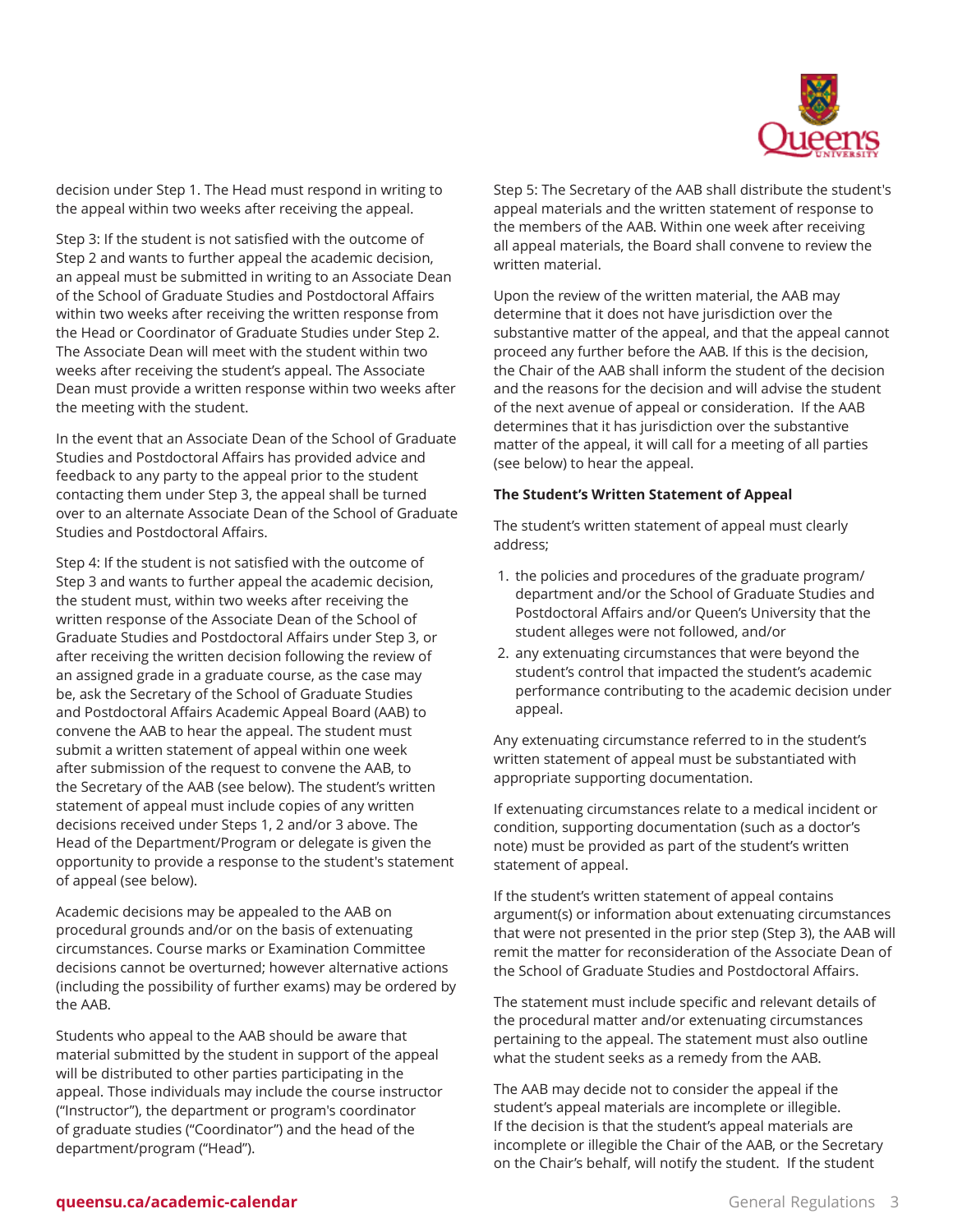

corrects the appeal materials within two weeks after the date of receipt of this notice from the Chair and resubmits the statement to the Secretary of the AAB, then the appeal proceedings will resume.

#### **The Written Statement of Response**

The Head of the Department/Program shall be given the opportunity to respond in writing to the student's appeal. The opportunity to respond in writing could also be delegated to another department/program member, such as the Graduate Coordinator, or, the faculty member responsible for the academic decision under appeal.

The Secretary of the AAB will provide the Head (or delegate) with a copy of all appeal materials submitted by the student. The Head (or delegate) shall have two weeks after the date of receipt of these materials to submit a written statement of response to the Secretary of the AAB. Copies of all documents relevant to the matter or matters of the appeal that are in the possession or control of the Head (or delegate) shall be included in the written statement of response.

The written statement of response shall address the specific matters outlined in the student's written statement of appeal, and/or any and all procedures that are relevant to the matter under appeal. The written statement of response shall not include information that is irrelevant to the academic decision under appeal.

If no written statement of response is submitted by the deadline, the process will continue without this input.

#### **Deadlines**

On behalf of the AAB, the Secretary in consultation with the Chair may extend any time limit if, upon written application by the requesting party (the student or the respondent), a satisfactory reason is provided for the delay and there is no prejudice to the other party.

#### **Documents**

Each party to the appeal is entitled to and shall receive every document that the Academic Appeal Board receives from the other party or parties to the appeal. All appeal materials will be treated confidentially, returned to and stored with the Secretary of the AAB, separate from the student's academic file.

#### **The Meeting of All Parties**

The AAB shall, within two weeks after their initial review, hold a meeting of all parties to the appeal. Under normal circumstances, it is anticipated that the appeal can be heard in its entirety at this meeting and that the AAB shall issue

its decision within a further two weeks after the date of this meeting.

At the meeting of all parties, the student may be accompanied by a University Advisor or other support person. Although a student has the right to the assistance of a legal representative, such counsel is not usually desirable or necessary at this stage of the appeal procedure. The intent is to provide a fair hearing in an atmosphere of relative informality. The student must notify the Secretary of the AAB at least one week prior to the meeting if the student is to be assisted by a legal representative.

At the meeting of all parties, the student and the respondent or respondents are expected to present their cases, in brief oral statements. Each party will also be given the opportunity to respond to the other party's oral statement. Then, members of the AAB may ask questions of the parties to the appeal, and/or seek clarification of matters pertaining to the appeal. Then each party will be invited to make a closing statement. After closing statements the meeting of all parties shall end.

The written statements of appeal and response shall comprise the written documentation under consideration at the meeting of all parties. The Chair may exclude any document that is not included in the written statements of appeal and response.

At the meeting of all parties, the Chair may reasonably limit oral statements or discussions when satisfied that the relevant matter of the appeal has been fully and fairly covered, or if the statements or discussions are irrelevant.

If any party to the appeal fails to attend the meeting of all parties when it is scheduled, the meeting can still proceed. Alternatively, the Academic Appeal Board, with the consent of all parties, may hear the submission of the parties in separate meetings.

#### **Disposition of Appeals**

After hearing from all parties, the AAB may make one or more of the following decisions:

- 1. Uphold the Appeal: If the AAB upholds the student's appeal in whole or in part, it shall refer the matter back to the department/program or body concerned with specific instructions regarding the academic decision under the appeal. The department/program shall report back to the AAB on the implementation of the instructions. The AAB shall retain jurisdiction over the appeal pending receipt of the report from the department/program.
- 2. Deny the Appeal: If the AAB denies the appeal, it shall dismiss the appeal with written reason(s). The decision of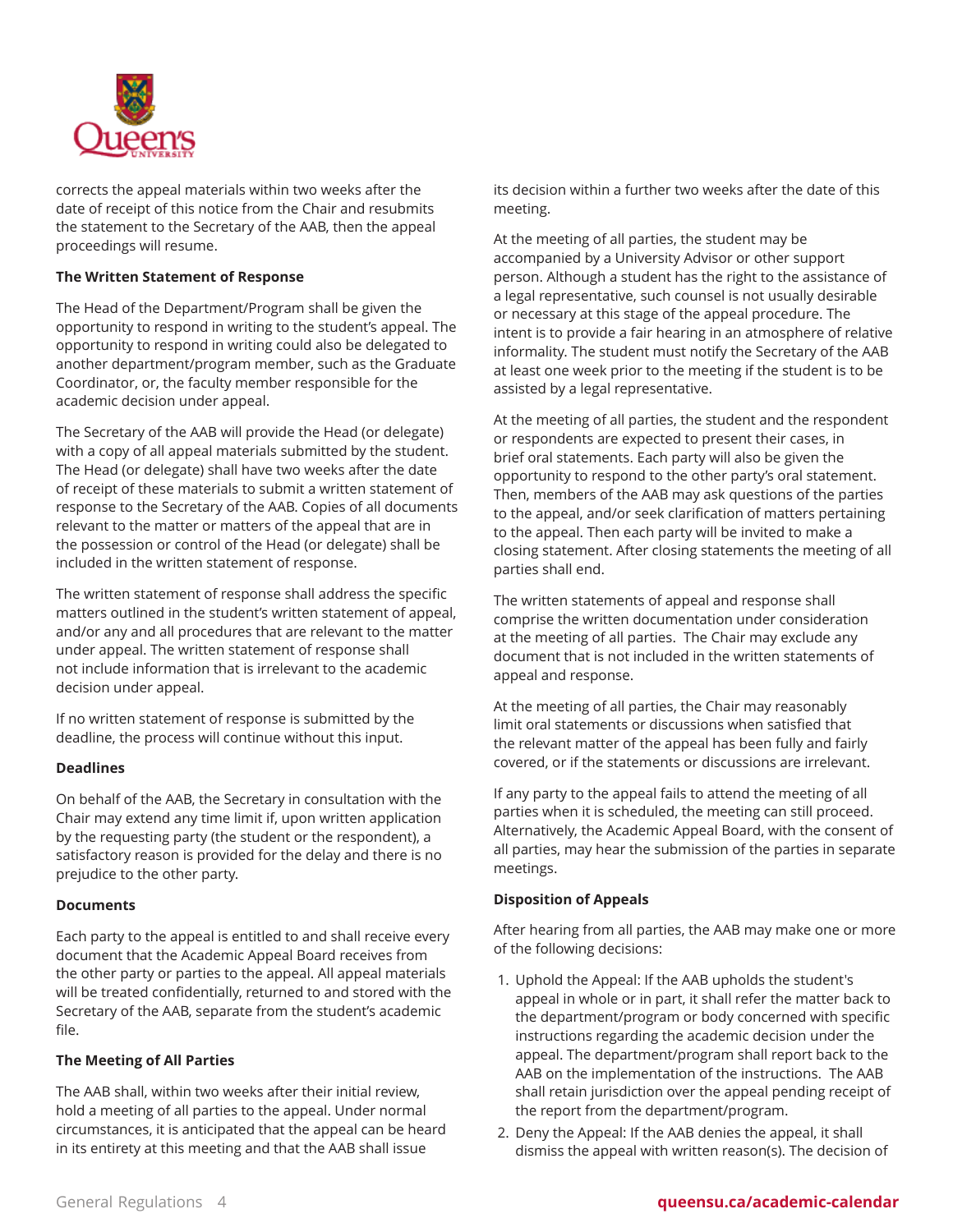

the AAB may be appealed only to the University Student Appeal Board (USAB) under the [Student Academic Appeal](https://www.queensu.ca/secretariat/policies/senate/student-academic-appeals-policy/#B) [Policy \(SAAP\)](https://www.queensu.ca/secretariat/policies/senate/student-academic-appeals-policy/#B) ([https://www.queensu.ca/secretariat/](https://www.queensu.ca/secretariat/policies/senate/student-academic-appeals-policy/#B) [policies/senate/student-academic-appeals-policy/#B\)](https://www.queensu.ca/secretariat/policies/senate/student-academic-appeals-policy/#B). See the Rules of [Procedure \(https://www.queensu.ca/](https://www.queensu.ca/secretariat/rules-procedure-usab-0/) [secretariat/rules-procedure-usab-0/](https://www.queensu.ca/secretariat/rules-procedure-usab-0/)) for USAB.

3. Make Recommendations on Policy, Procedures and Principle to the School of Graduate Studies and Postdoctoral Affairs: If the AAB, through hearing an appeal, identifies matters of policy, procedure or principle that have broad implications for the School of Graduate Studies and Postdoctoral Affairs, it should draw these to the attention of the Dean of the School of Graduate Studies and Postdoctoral Affairs.

No penalty or requirement to withdraw shall be put into effect until the student affected has either exhausted all channels of appeal or has allowed the time for appeal to lapse. Exceptions will be considered if an academic unit determines that the interests of third parties may be prejudiced by the continued enrolment of a student in a course or program. The unit may decide that, pending an appeal from an adverse academic decision, the student should not be permitted to continue in the course or program, or may be precluded from progressing to the next academic stage.

See the Senate [Academic](https://www.queensu.ca/secretariat/policies/senate/student-academic-appeals-policy/#D) Appeal Policy, Section D, # 33 and [34](https://www.queensu.ca/secretariat/policies/senate/student-academic-appeals-policy/#D) [\(https://www.queensu.ca/secretariat/policies/senate/](https://www.queensu.ca/secretariat/policies/senate/student-academic-appeals-policy/#D) [student-academic-appeals-policy/#D](https://www.queensu.ca/secretariat/policies/senate/student-academic-appeals-policy/#D)).

### **Structure of the Academic Appeal Board**

For every appeal, the AAB shall be comprised of the Chair, who shall be a faculty member, another faculty member, and a graduate student. At least one faculty member and the graduate student shall be from the same general domain as the appellant, but no member shall be from the same graduate department or program as the appellant.

The Director of Admissions and Student Services of the School of Graduate Studies and Postdoctoral Affairs shall serve as the Secretary of the AAB.

Faculty members serving on the AAB shall be nominated by Faculty Graduate Councils or Committees.

Student representatives on the AAB shall nominated by Faculty Graduate Councils or Committees or by the Society for Graduate and Professional Students.

Faculty members on the AAB will be elected/appointed for two-year terms, and student members in the AAB will be elected/appointed for one-year terms. Both terms normally commence as of July 1 and are renewable.

From the faculty members nominated by the Faculty Graduate Councils or Committees, the School of Graduate Studies and Postdoctoral Affairs will appoint, for a two- year term, one faculty member to act as Chair and another to act as an alternate Chair (in the event of a conflict-of-interest situation or a multiplicity of hearings).

### **Roles and Responsibility of the Academic Appeal Board**

Members of the AAB are members of the academic community of Queen's University, and as such will uphold the applicable policies and regulations of Queen's University. Parties to an appeal are required to abide by the university's policies and regulations.

The Chair of the AAB shall be responsible for ensuring that all procedures in this regulation are followed fairly and appropriately. The Secretary of the AAB shall be responsible for all administrative activities of the Board, such as but not limited to, scheduling all required meetings, distributing all documents for the appeal, including the final report of the AAB, and corresponding with all parties about the appeal process.

### **Appeal of Thesis Examination Committee Decision**

If the appeal is concerned with the decision of a Thesis Examination Committee ("Committee"), the appeal shall be made in writing to the Dean of the School of Graduate Studies and Postdoctoral Affairs or, if the Dean was a member of the Committee, to an Associate Dean of the School of Graduate Studies and Postdoctoral Affairs who was not a member of the Committee. The appeal must be made in writing and must be submitted to the Dean (or Associate Dean, as the case may be) within two weeks after the date of examination. If the person appealed to is unable resolve the problem within two weeks and the student wishes to appeal the decision of the Committee, the student must within one further week submit a written request to the Secretary of the AAB of the School of Graduate Studies and Postdoctoral Affairs to convene the AAB to hear the appeal.

The student's written request must contain the student's statement of appeal, outlining clearly the student's ground for appeal and must include copies of all documents upon which the student intends to rely in the appeal.

The Secretary of the AAB will provide a copy of the student's appeal materials to the respondent. The respondent shall have two weeks after the date of receipt to submit a written statement of response to the Secretary of the AAB, which shall address the specific matter(s) outlined in the student's written statement of appeal and/or any and all procedures that are relevant to the matter under appeal and which shall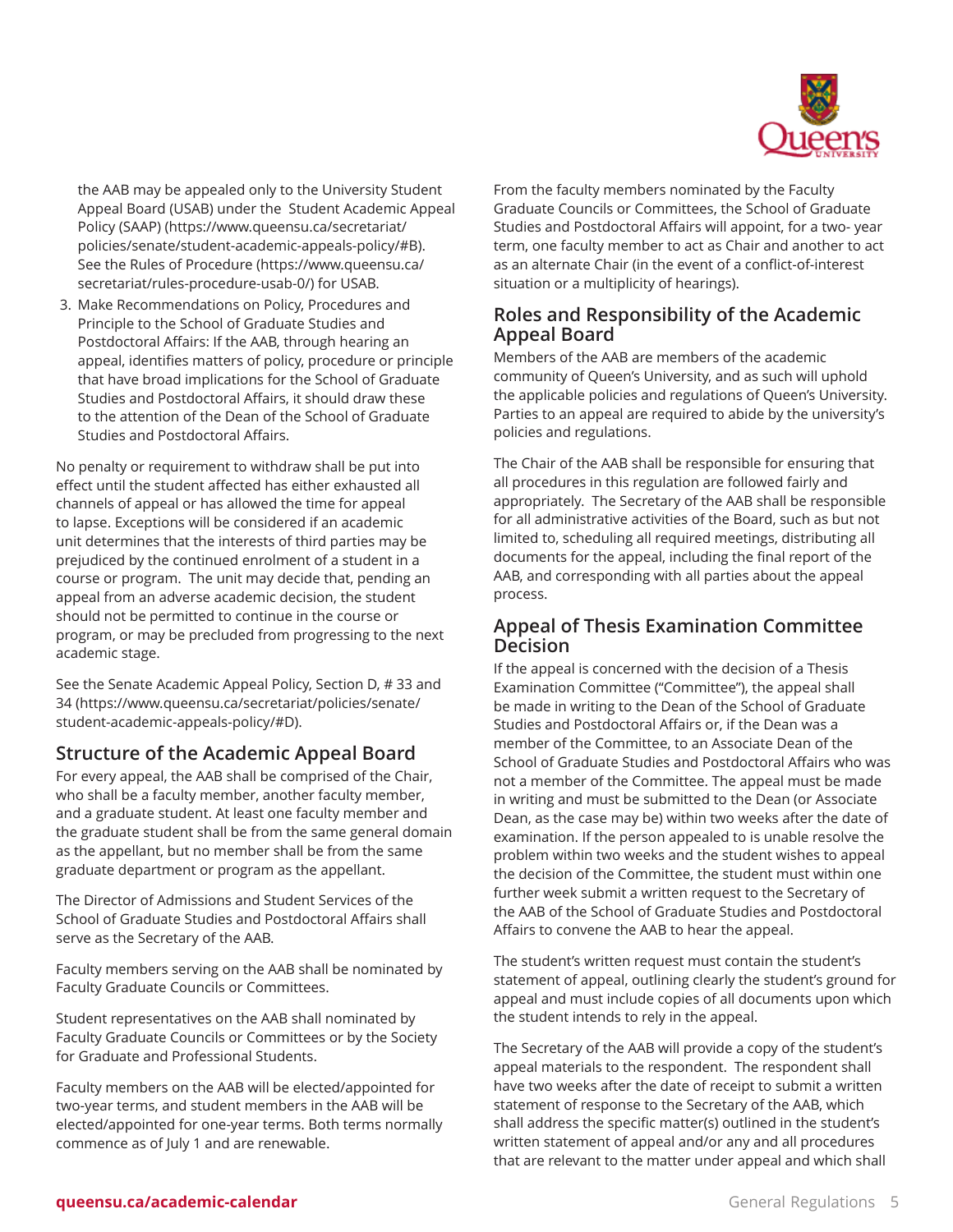

also include copies of all documents relevant to the matter(s) under appeal that are in the possession or control of the respondent.

The appeal procedure will then continue as described in Step 5 above (see **Normal Steps in the Appeal Procedures**). The AAB may make one or more of the dispositions as described in the **Disposition of Appeals** section above.

No penalty or requirement to withdraw shall be put into effect until the student affected has either exhausted all channels of appeal or has allowed the time for appeal to lapse. Exceptions will be considered if an academic unit determines that the interests of third parties may be prejudiced by the continued enrolment of a student in a course or program. The unit may decide that, pending an appeal from an adverse academic decision, the student should not be permitted to continue in the course or program, or may be precluded from progressing to the next academic stage. See the Section titled Effective Date of Sanction, Penalty or Requirement to Withdraw, and related Commentary, in the Senate Policy on Student Appeals, Rights & Discipline.

# **Completion of Programs**

Graduate students are considered to have completed all requirements for the degree when all academic requirements have been met, and when all due fees have been paid. Specifically, for thesis or research students (all Doctoral level students, and those Master's students registered in 899), a student is considered complete when one electronic copy of the thesis, in PDF format revised as recommended by the Thesis Examining Committee and finally approved by the supervisor/committee, is submitted to the School of Graduate Studies and Postdoctoral Affairs.

Exceptions to submission of an electronic copy of the thesis will be made by the School of Graduate Studies and Postdoctoral Affairs on a case-by-case basis. If it is decided that no electronic copy can be submitted, at least one paper copy revised as recommended by the Thesis Examining Committee and finally approved by the supervisor/committee must be submitted to the School of Graduate Studies and Postdoctoral Affairs in fulfillment of degree requirements.

At the time of submission for completion of degree requirements the student may also submit up to two unbound paper copies of the thesis. The paper copy or copies will be bound by the School of Graduate Studies and Postdoctoral Affairs. The bound copy or copies will be returned to the student and to the thesis supervisor.

All courses taken by the student must appear with a mark on the student's academic record (transcript), along with

all other requirements pertinent to the degree (language, comprehensive examination, etc.). Normally, the transcript notes the completion of these other requirements upon submission of the thesis for examination.

Tuition fees will be charged up to the date of receipt of the final approved copy of the thesis.

For non-research Masters students (those completing a Master's degree through course work, project, essay or report routes), or for Graduate Diploma students, a student is considered complete upon submission by the Department/ Program to the School of the applicable Program Completion form. This form details the student's program of study, the marks received, and the examination and acceptance of a project, essay or report, if required. The form is signed by the Head of the Department/Program (or delegate).

All courses taken by the student must also appear with a mark on the student's academic record (transcript), along with all other requirements pertinent to the degree. Tuition fees will be charged up to the date of receipt of the applicable Program Completion form.

A student who completes a program in the middle of a term is normally eligible for a partial refund in fees. See the General Regulation Refund of Fees.

### **Comprehensive/Qualifying Examination Requirement General Purpose**

The purpose of the comprehensive/qualifying examination is:

- to assess the ability of students to communicate their knowledge and understanding of their discipline or area of study, and
- to evaluate students' grasp of the current state of the knowledge in their intended research area including relevant methodologies and approaches.

In many units the comprehensive/qualifying examination also serves to assess the feasibility of the student's research proposal in terms of scope, originality and achievability.

Students who pass the comprehensive/qualifying examination have adequately demonstrated their preparedness to undertake their thesis research.

All departments/programs must have written documentation relating to the details of the format, structure, timing and evaluation of the comprehensive/qualifying examination readily available to students and faculty members in the unit. Students entering doctoral programs should consult the documentation in the early phases of their program so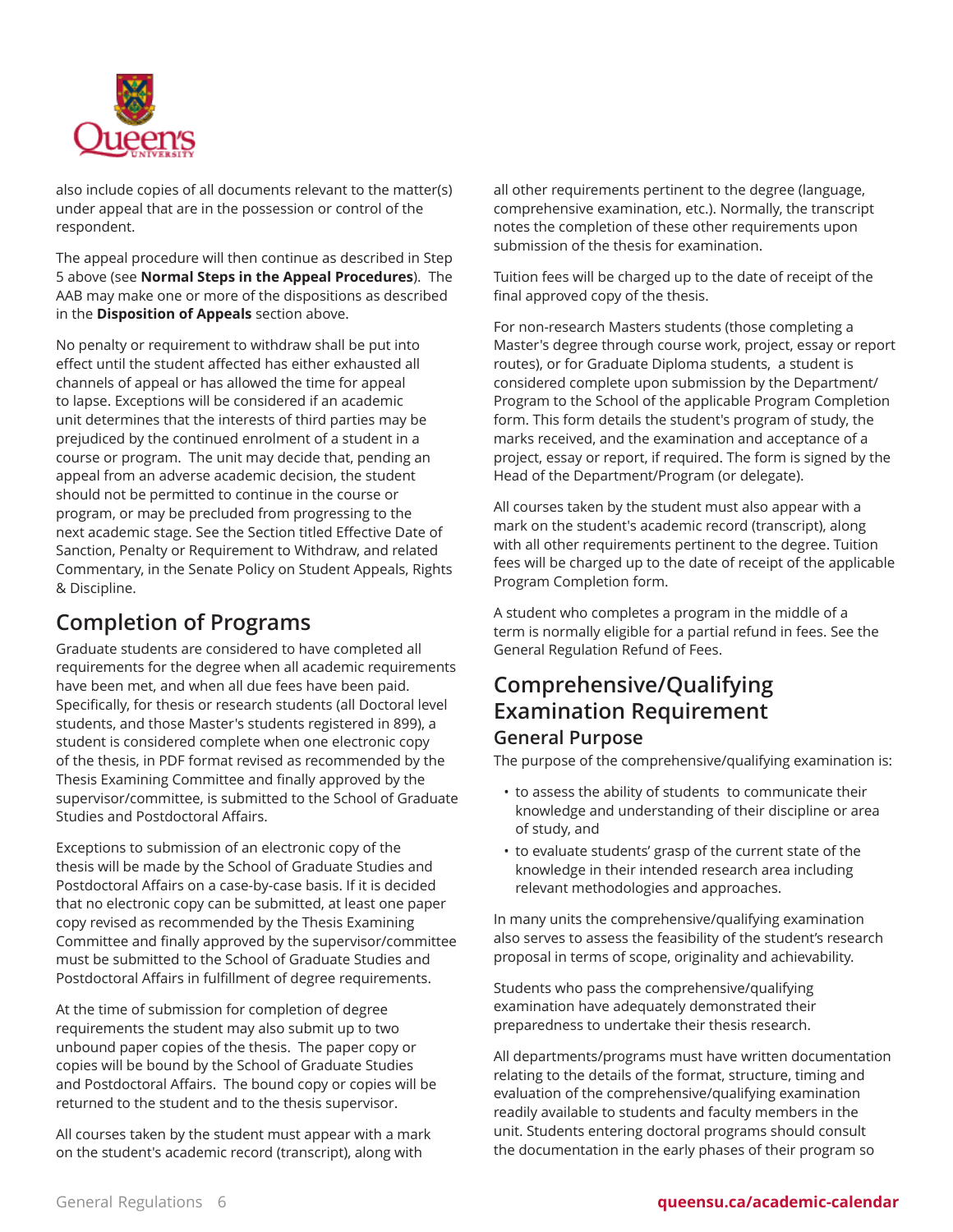

that they can plan their progression through the program accordingly. If, following a review of the department/program written document concerning the comprehensive/qualifying examination process, the student still has questions, they should be addressed to the Coordinator of Graduate Studies.

### **General Guidelines**

The general format of the comprehensive/qualifying examination should be consistent for all doctoral students registered in a particular program. Programs may require more than one format and/or provide students the option of more than one format. Programs may require that all students complete one or more specific elements (or components) or provide students the option of selecting one or more elements based on individual student's academic needs and interests in exploring how their disciplinary knowledge and skills may be applied in various contexts. See the [Table](https://www.queensu.ca/sgs/sites/webpublish.queensu.ca.sgswww/files/files/Students/Comps%20table.pdf) [\(https://www.queensu.ca/sgs/sites/](https://www.queensu.ca/sgs/sites/webpublish.queensu.ca.sgswww/files/files/Students/Comps%20table.pdf) [webpublish.queensu.ca.sgswww/files/files/Students/Comps](https://www.queensu.ca/sgs/sites/webpublish.queensu.ca.sgswww/files/files/Students/Comps%20table.pdf) [%20table.pdf](https://www.queensu.ca/sgs/sites/webpublish.queensu.ca.sgswww/files/files/Students/Comps%20table.pdf)) (PDF 61KB) for examples of common formats and elements.

Given the importance of the comprehensive/qualifying examination in determining students' preparedness to conduct their research, it is important that the timing of the examination is such that students are able to fully engage in research as early as possible and progress toward timely degree completion.

All departments/programs require doctoral students to take this examination, but not all departments/programs require master's students to take it.

The comprehensive/qualifying examination is to be held within the first two years of registration in the PhD program  $^1$ . Some departments/program require the comprehensive/ qualifying examination to be held at an earlier point in the PhD program. Students must follow the timeline established by their department/program for this degree requirement.

1 A change to the prescribed timing for completion of the comprehensive/qualifying examination may be part of a formal academic accommodation arrangement between a graduate student and the university. In those cases, the timing for completion of the comprehensive/ qualifying examination will be determined on a case by case basis. For information, see the policy [Accommodation](https://webpublish.queensu.ca/sgs/admission-and-registration/) of Graduate Studies with Disabilities ([https://webpublish.queensu.ca/sgs/admission-and](https://webpublish.queensu.ca/sgs/admission-and-registration/)[registration/](https://webpublish.queensu.ca/sgs/admission-and-registration/)).

### **The Comprehensive/Qualifying Examination Committee**

The Comprehensive/Qualifying Examination Committee for the doctoral student may consist of:

- The Head of the department/program (or delegate) Chairperson
- The Supervisor and/or Supervisory Committee
- Other members of the department/program as selected by the Head of the department/program
- A community/industry/external expert

The Comprehensive/Qualifying Examining Committee for the master's student is similarly constituted. Other members of the department/program may be invited as observers.

The result of the examination shall be determined by the committee and, if favourable, recorded for submission to the School of Graduate Studies and Postdoctoral Affairs.

If the result is not favourable, the committee may elect either to re-examine or to recommend to the School of Graduate Studies and Postdoctoral Affairs that the student be required to withdraw (refer to section **Withdrawal on Academic Grounds**).

# **Conflict of Interest**

Fairness or objectivity may be compromised, or be seen to be compromised, if academic evaluation is conducted, even in part, by someone with whom there is a close personal tie (for example, family member, partner in an intimate relationship, or housemate). Where such a tie exists between student and evaluator, the parties involved have a responsibility to declare a potential conflict of interest, normally to the Department/ Program Head or Dean, who shall assist, without prejudice, in arranging evaluation by alternative means. (For the purposes of this regulation, evaluators are understood to include professors, supervisors, lecturers, tutors, markers, teaching assistants, lab demonstrators, and members of thesis or comprehensive examination committees.)

# **Course Work Requirements General**

Courses offered by graduate departments/programs may be full course (two terms in length) or half-course (one term in length). Some graduate programs have graduate course modules that are offered for part of one term. In most cases a full course is equal to three lecture hours per week per term for 2 terms, and a half course is equal to three hours per week for 1 term. Course descriptions are given in the department/program calendar entry.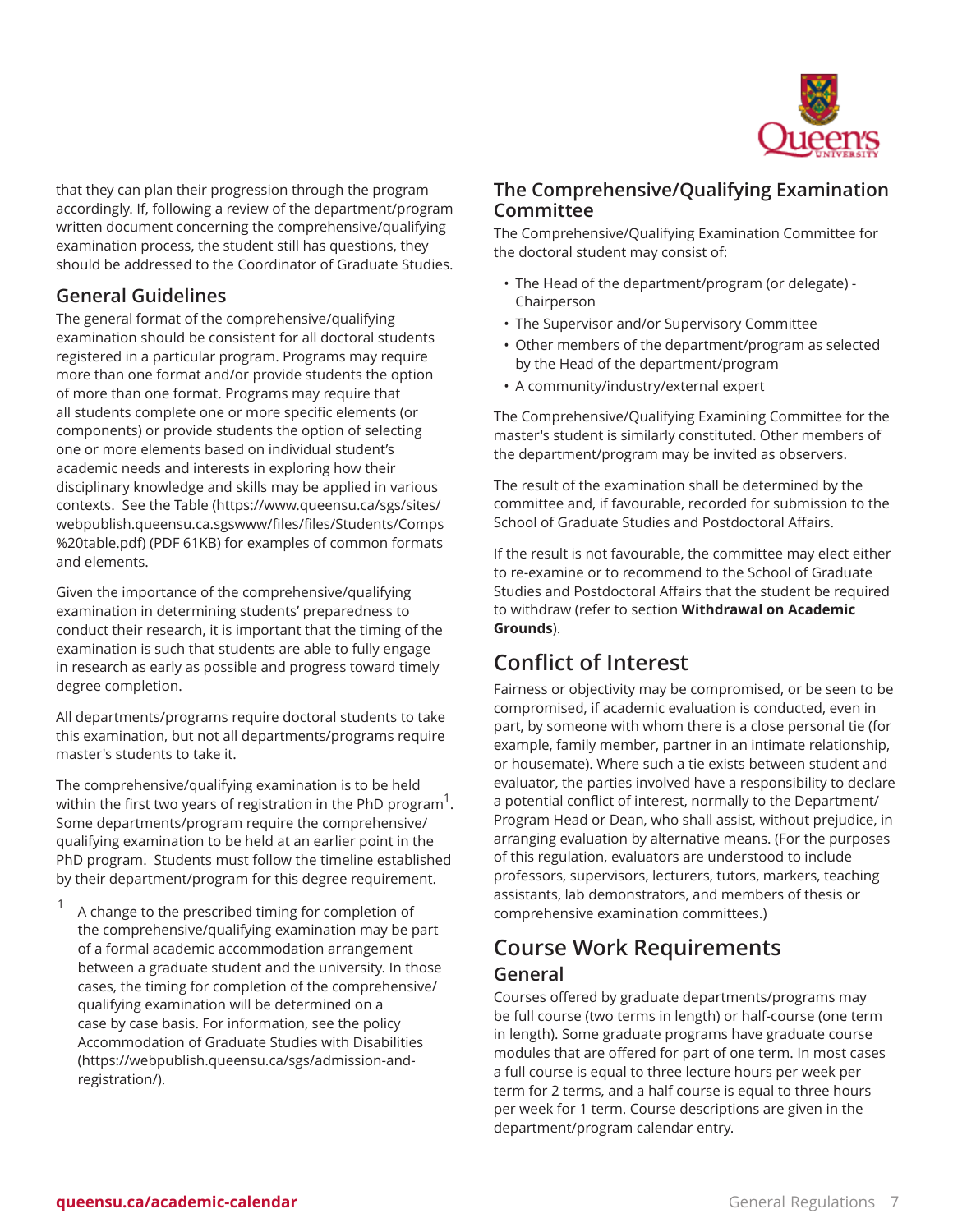

The code number of each course normally consists of four letters and three digits. The letters show the alpha code of the Department and the first digit the course level. Undergraduate courses are numbered in levels 1-4, whereas graduate courses are numbered 8 and 9, e.g., the course BIOL 300 Ecology is a course offered by the Department of Biology at third year undergraduate level and MATH 812 Topics In Number Theory is a course offered by the Department of Mathematics and Statistics at the graduate level.

Students must register for all courses that they plan to take in a particular session. This should be done at registration or soon after, but not later than the deadlines set out in the Sessional Dates for the academic session.

### **Registration**

Any changes in courses must be approved and recorded on an academic change form (see Change of Registration).

#### **Notes**

- 1. Prerequisite courses taken by qualifying or preparatory students cannot be credited to the main program.
- 2. A graduate course that is offered jointly with an undergraduate course cannot be taken for credit by any student who previously obtained credit for the undergraduate course.

a. **Primary Courses:** The courses required for a student's approved program of study are designated as primary. The number and type of courses depend upon the degree program for which the student is registered, the field of study, and the departmental requirements. Courses offered are normally graduate courses (800 and 900 series). However, some Graduate Departments/Programs may offer advanced undergraduate courses with additional work and a proviso for a higher standing to be obtained.

In the primary courses the student must attain a minimum grade of B- (B minus)

b. **Failure of a primary course:** In cases when a student does not achieve B-in a primary course, the Head or Graduate Coordinator of the Graduate Department/Program may recommend to the Faculty Graduate Council/Committee that the student:

- 1. repeat the examination (or equivalent) within one year after the original examination (or equivalent), or
- 2. repeat the course, or
- 3. take a substitute course. If approved, a student may take another course approved by the Faculty Graduate Council/

Committee to allow them the opportunity to complete the degree requirements.

If such a recommendation is not made or, if made, is not approved by the Faculty Graduate Council/Committee, any student who fails to obtain the required standing in any primary course shall be required to withdraw.

Graduate Departments/Programs may also recommend that a student be required to withdraw due to the failure of a primary course (see Withdrawal on Academic Grounds).

The failed course and grade will not normally be removed from the transcript.

c. **Secondary Courses:** Courses additional to the student's approved program are designated as secondary. These may be taken only with the permission of the Department and the instructor. In a secondary course, a standing of less than Bmay be acceptable; however, the mark will be entered on the student's transcript.

d. **Course Auditing:** Students registered in a graduate degree program may audit graduate or undergraduate courses, provided they obtain the permission of the Department/ Program and the instructor. Some undergraduate faculties have restrictions on what courses may be audit. Consult the Academic Calendar of the relevant undergraduate faculty for details.

e. **Undergraduate Student Enrolment in Graduate**

**Courses:** Outstanding undergraduate students may be permitted to take graduate courses under the following conditions:

- i. enrolment of undergraduates in graduate courses needs the approval of the instructor and the Chair of Undergraduate Studies in their Department/Program of concentration and the School of Graduate Studies and Postdoctoral Affairs;
- ii. permission to enroll in a graduate course as part of an undergraduate program is only available to fourth year students whom the department/program deems outstanding (generally taken to mean first class standing);
- iii. upon the recommendation of the Graduate Department/Program to the Faculty Graduate Council/ Committee, and with the agreement of the School of Graduate Studies and Postdoctoral Affairs, graduate courses taken by an undergraduate student may be applied as credit towards a subsequent graduate degree, provided that those graduate course credits have not been credited towards any other degree of any kind; however see iv. below;
- iv. A graduate course or courses taken by an undergraduate student may be applied as credit towards

#### General Regulations 8 **queensu.ca/academic-calendar**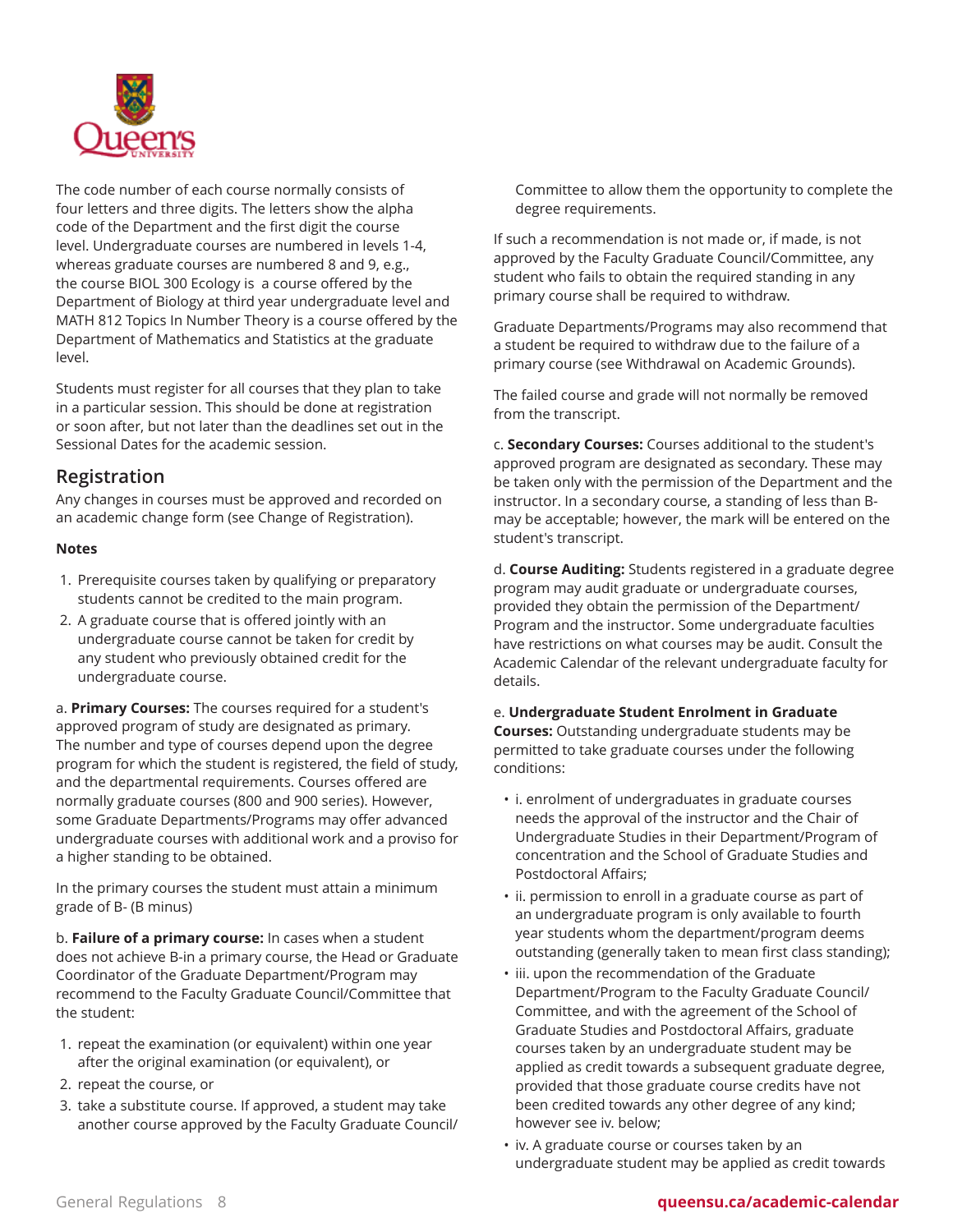

both the undergraduate degree and the subsequent graduate degree, as part of an approved combined Bachelor's/Master's degree program;

• v. registration of an undergraduate in a graduate course which is **not** part of an undergraduate program or an approved combined Bachelor's/Master's degree program must take place through the School of Graduate Studies and Postdoctoral Affairs. The registration must be as a special student and meet the conditions set out in the School of Graduate Studies and Postdoctoral Affairs calendar. Fees for graduate courses taken as a special student will be assessed in addition to undergraduate fees. See Admission and Registration, Special Student.

f. **Graduate Student Enrolment in Undergraduate**

**Courses:** Students registered in the School of Graduate Studies and Postdoctoral Affairs at Queen's who hold an undergraduate degree from Queen's may seek the permission of the Faculty of Arts and Science to enroll in undergraduate Arts and Science courses as post-degree students not on a degree program. Because of enrolment pressures, such students are restricted to online courses offered through Continuing and Distance Studies. These undergraduate courses will **not** be credited towards the graduate degree requirements.

Students registered in the School of Graduate Studies and Postdoctoral Affairs at Queen's who do not hold an undergraduate degree from Queen's and who want to enroll in undergraduate Arts and Science courses, must apply for admission to the Faculty of Arts and Science to register as post-degree students not on a degree program. Because of enrolment pressures, such students are restricted to online courses offered through Continuing and Distance Studies. These undergraduate courses will **not** be credited towards the graduate degree requirements.

Students registered in the School of Graduate Studies and Postdoctoral Affairs at Queen's who wish to take a course(s) in the Faculty of Arts and Science as part of their registration as a graduate student must have permission of both the School of Graduate Studies and Postdoctoral Affairs and the Associate Dean (Studies) of the Faculty of Arts and Science. Because of enrolment pressures, such students are restricted to online courses offered through Continuing and Distance Studies. Students registered in the School of Graduate Studies and Postdoctoral Affairs at Queen's who wish to take an undergraduate course(s) from Queen's University faculties other than the Faculty of Arts and Science, should consult the undergraduate faculty office to see if this is possible. These undergraduate courses would not normally be counted towards the graduate degree requirements.

g. **Queen's University Senate Policy on Transfer of Course**

**Credits:** Queen's University subscribes to the General Policy on the Transfer of Course Credits, as adopted by the Council of Ontario Universities. Acceptance of transfer credits among Ontario universities shall be based on the recognition that, while learning experiences may differ in a variety of ways, their substance may be essentially equivalent in terms of their content and rigour. Insofar as possible, acceptance of transfer should allow for the maximum recognition of previous learning experience in university-level courses. Subject to:

- 1. admission, and
- 2. degree, grade and program requirements,

any courses offered for credit by one Ontario university shall be accepted for credit by another Ontario university when there is an essential equivalency in course content. For further information pertaining to the policy of the transfer of courses credits for graduate students contact the School of Graduate Studies and Postdoctoral Affairs.

h. **Queen's University Senate Policy on Student Access to Final Examination Papers:** Final examination question papers are normally to be made available within six months of writing to students for reference purposes. The relevant Faculty or School may grant exemptions from the policy for particular examination question papers. Final examination question papers administered through the Examinations Office that are not exempted from the policy should be released to the Library. Definitions: Final examination paper: means the final examination question paper in a course and the graded answer paper written by the student which, by Senate policy, must be retained for a period of 12 months. Appeal refers to the procedure by which any student may formally appeal a final grade in accordance with the established appeal procedure (re-read procedure) of the Faculty or School offering the course.

**Access:** Informal Access: Instructors may informally review the final examination paper with a student who requests it and are encouraged to do so. However access may not be granted before the final marks are released.

**Formal Access:** As a part of the process of appeal, and upon request, the student will obtain access by a method determined by the Department/Program or School. This may be either supervised access to, or a copy of, the final examination paper as well as all other material submitted by, but not returned to, the student and for which a mark has been assigned.

i. **Queen's University Senate Language Policy:** Normally examinations and assignments are to be submitted in English, except where a Faculty Board has approved an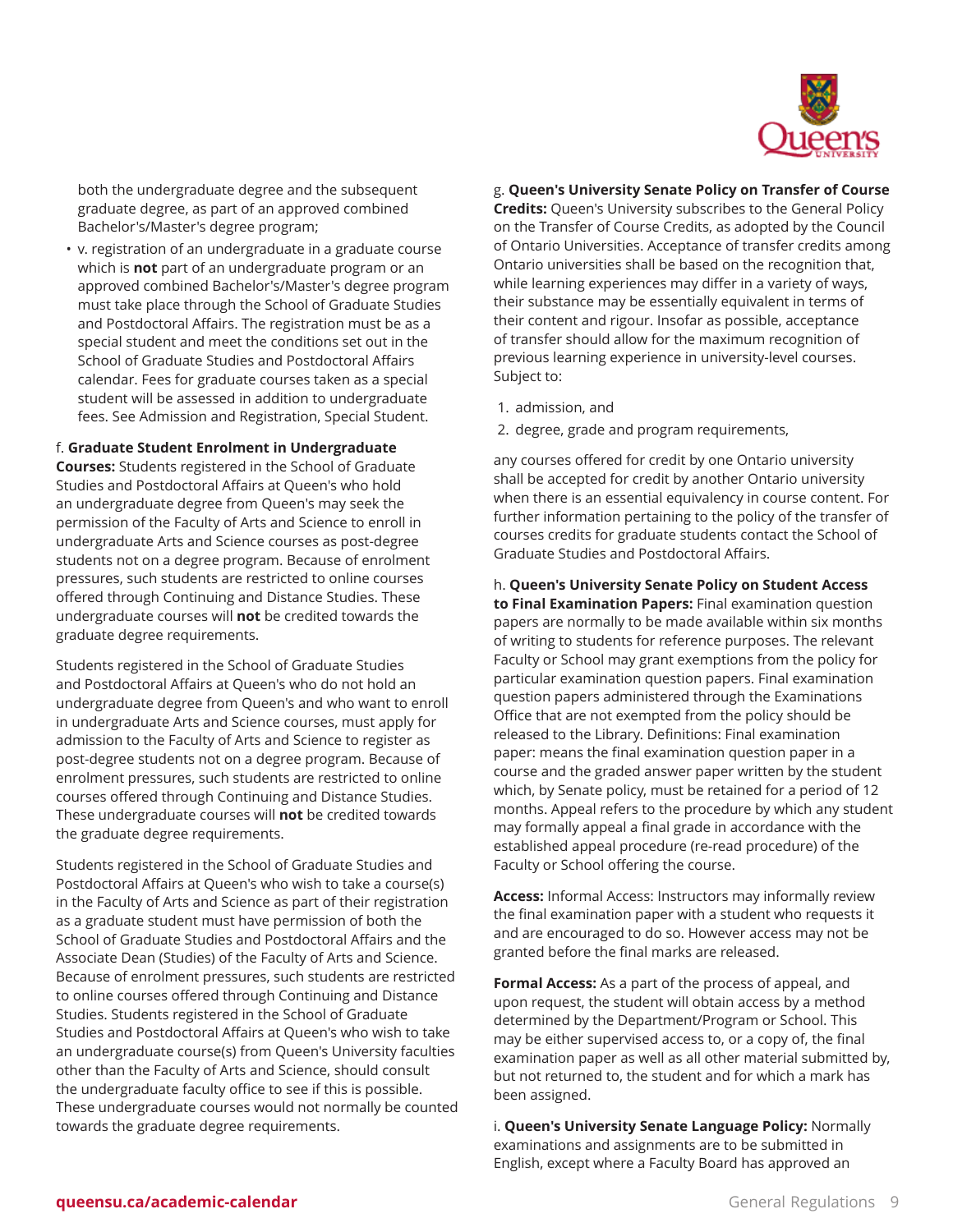

alternative practice or where a special agreement has been entered into between an instructor and a student, with the approval of the Department/Program Head, for submission of work in a language other than English.

j. **Religious Observance and Examinations:** A student who discovers that an exam scheduled by the Exams office at the same hour as a religious observance, should report the conflict to the exams office in Gordon Hall as soon as possible. Individual arrangements are made for each student.

# **Degrees**

Departments/Programs in the School of Graduate Studies and Postdoctoral Affairs offer programs of study leading to the following graduate degrees and graduate diplomas:

- Doctor of Philosophy
	- Doctor of Philosophy (Ph.D.)
- Doctor of Science
	- Doctor of Science in Rehabilitation and Health Leadership (DSc RHL)
- Master's Degree
	- Master of Applied Science (M.A.Sc.)
	- Master of Art Conservation (M.A.C.)
	- Master of Arts (M.A.)
	- Master of Arts (Arts Leadership) (MAAL)
	- Master of Earth and Energy Resources Leadership (MEERL)
	- Master of Education (M.Ed.)
	- Master of Engineering (M.Eng.)
	- Master of Environmental Studies (M.E.S.)
	- Master of Health Professions Education (M.H.P.E.)
	- Master of Industrial Relations (M.I.R.)
	- Master of Laws (LL.M.)
	- Master of Nursing (Primary Health Care Nurse Practitioner) (M.N. [PHCNP])
	- Master of Nursing Science (M.N.Sc.)
	- Master of Philosophy (M.Phil.)
	- Master of Public Administration (M.P.A.)
	- Master of Public Health (M.P.H)
	- Master of Science (M.Sc.)
	- Master of Science (Aging and Health) (M.Sc. [A.H.])
	- Master of Science (Healthcare Quality) (M.Sc. [H.Q.])
	- Master of Science in Occupational Therapy (M.Sc. [O.T.])
	- Master of Science in Physical Therapy (M.Sc. [P.T.])
	- Master of Urban and Regional Planning (M.PL.)
- Professional Master's Degree
- Professional Master in Biomedical Informatics (MBI)
- Professional Master of Education (PME)
- Professional Master of Medical Sciences (MMSc)
- Graduate Diploma
	- Arts Management Graduate Diploma (AMGD)
	- Graduate Diploma in Aging and Health (GDAH)
	- Graduate Diploma in Biomedical Informatics (GDipBI)
	- Graduate Diploma in Immigration and Citizenship Law (GDICL)
	- Graduate Diploma in Legal Services Management (GDLSM)
	- Graduate Diploma in Medical Sciences (GDMSc)
	- Graduate Diploma in Pharmaceutical & Healthcare Management and Innovation (GDPHMI)
	- Graduate Diploma in Professional Inquiry (GDPI)
	- Graduate Diploma in Risk Policy and Regulation (RPRD)
	- Graduate Diploma in Social Performance Management in the Extractive Industries (GDSPMEI)
	- Graduate Diploma in Water and Human Health (GD WHH)
	- Primary Health Care Nurse Practitioner Diploma (DPHCNP)

Some departments/programs cooperate to offer collaborative master's programs requiring study in two different but related fields. Students who wish to undertake such programs should contact the Head or Graduate Coordinator of the applicable Department/Program.

Further information concerning the Departments/Programs and the programs of study which they offer may be found in the chapter on them.

#### **Notes**

- 1. The Smith School of Business administers all Master of Business Administration degrees and other graduate level credentials.
- 2. The Faculty of Medicine administers all postgraduate training programs which are offered by medical departments to Doctors of Medicine who wish to prepare for the fellowship examinations set by the Royal College of Physicians and Surgeons of Canada.
- 3. The M.Phil. is offered by the Department of English Language and Literature only.

# **Electronic Information Security Policy Framework**

The computing and network systems at Queen's University are intended to support teaching, research and administrative purposes and to enhance the broader learning

#### General Regulations 10 **queensu.ca/academic-calendar**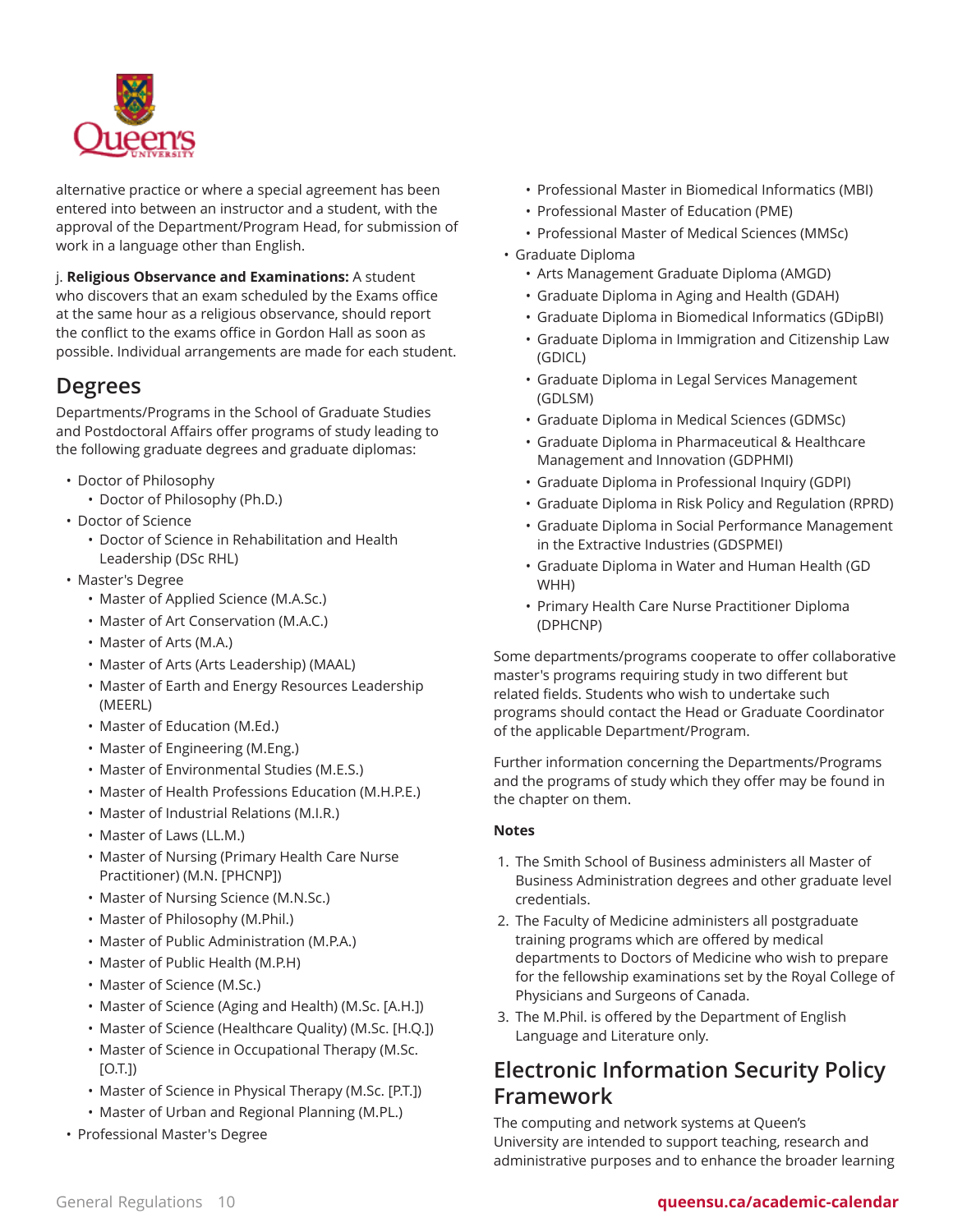

environment. All Queen's computer users should be aware that they have access to valuable and sensitive resources, and that their computing and network practices can adversely affect others. Users should also understand that the Queen's University Electronic Information Security Policy Framework applies fully to the use of all personal computers and other devices while they are connected to the Queen's network.

Students are responsible for making themselves fully aware of the complete Senate policy called Electronic Information Security Policy Framework, and all related policies and documents, available from the website: [http://www.queensu.ca/secretariat/policies/senate/](https://www.queensu.ca/secretariat/policies/senate/electronic-information-security-policy-framework/) [electronic-information-security-policy-framework](https://www.queensu.ca/secretariat/policies/senate/electronic-information-security-policy-framework/) ([https://](https://www.queensu.ca/secretariat/policies/senate/electronic-information-security-policy-framework/) [www.queensu.ca/secretariat/policies/senate/electronic](https://www.queensu.ca/secretariat/policies/senate/electronic-information-security-policy-framework/)[information-security-policy-framework/](https://www.queensu.ca/secretariat/policies/senate/electronic-information-security-policy-framework/)).

Alleged violations of the Electronic Information Security Policy Framework shall be dealt with as outlined in the framework document and/or related policies and documents.

# **Extension of Time Limits**

Effective for students admitted September 1, 2013 and all subsequent years:

An extension of the standard time limit for completion of a doctoral degree program to five years may be made by a Department/Program based on a discipline-related rationale and a plan to support students in progressing toward completion. Such a decision must be communicated to students via the Graduate Handbook or website and to the School of Graduate Studies and Postdoctoral Affairs. Otherwise Departments/Programs will grant a one year extension to graduate students in good standing and who can demonstrate how they will progress toward degree completion within an additional year (3 terms) beyond the standard timeframe of 1 year (3 terms) or 2 years (6 terms) for a Master's and 4 years (12 terms) for a PhD. The Department/Program must inform the School of Graduate Studies and Postdoctoral Affairs of extensions granted prior to the end of term 4 or 7 (1 or 2 year Master's programs) or term 13 (PhD).

Requests for an extension beyond term 6 of a one year Master's program, term 9 of a two year Master's program or term 15 of a PhD program must be submitted to the School of Graduate Studies and Postdoctoral Affairs on a Time Limit Extension Request Form before the end of term 6 or 9 of a Master's program or term 15 of a PhD program. A request will be considered for approval if there is satisfactory evidence of progress (e.g. drafts of chapters) or extenuating circumstances that could be personal or research-related and which have significantly delayed the student's progress. Such requests must be supported by the Department/Program

and be accompanied by the supervisor's assessment of the student's progress and a plan for completion within 12 months (3 terms). Doctoral students must append a copy of their end of year 4 progress report and their end of year 5 progress report.

Subsequent extension requests may be approved under extenuating circumstances (personal or research related).

#### **Notes:**

- 1. Terms in which a student's registration status is inactive are not counted when calculating the overall time registered in the program.
- 2. The decision in response to an extension request is an Academic Decision. If denied, the student will be informed of the reasons in writing and advised that they may appeal the decision under the policy Appeal Against Academic Decisions.
- 3. An extension of the prescribed time limits for completion of the degree program may be part of a formal academic accommodation arrangement between a graduate student and the university.In those cases, extensions beyond the second extension, will be considered on a case by case basis. For information, see the policy Accommodation of Graduate Studies with Disabilities.

Effective for students admitted before September 1, 2013:

Extensions of the prescribed time limits for completion of a degree program may be granted in some cases. An extension will only be granted for valid, documented reasons, to graduate students whose academic record is otherwise satisfactory and who can clearly demonstrate how they will fulfill program requirements within a stated period of time not to exceed 12 months. A Time Limit Extension Request form must be completed by the student in consultation with the supervisor and submitted to the Graduate Coordinator of the Department/Program. If the Department/Program supports the request, it must then be referred to the School of Graduate Studies and Postdoctoral Affairs for approval at least one month prior to the beginning of the term of the proposed extension.

Any request for an extension must be supported by a written explanation from the supervisor, who must provide a detailed assessment of the student's progress and the student's plans for timely completion of the outstanding program requirements within the stated period of time.

Requests for a second extension are not normally approved, but will be considered for approval if extenuating circumstances have delayed the student's progress.

### **queensu.ca/academic-calendar** and **General Regulations 11**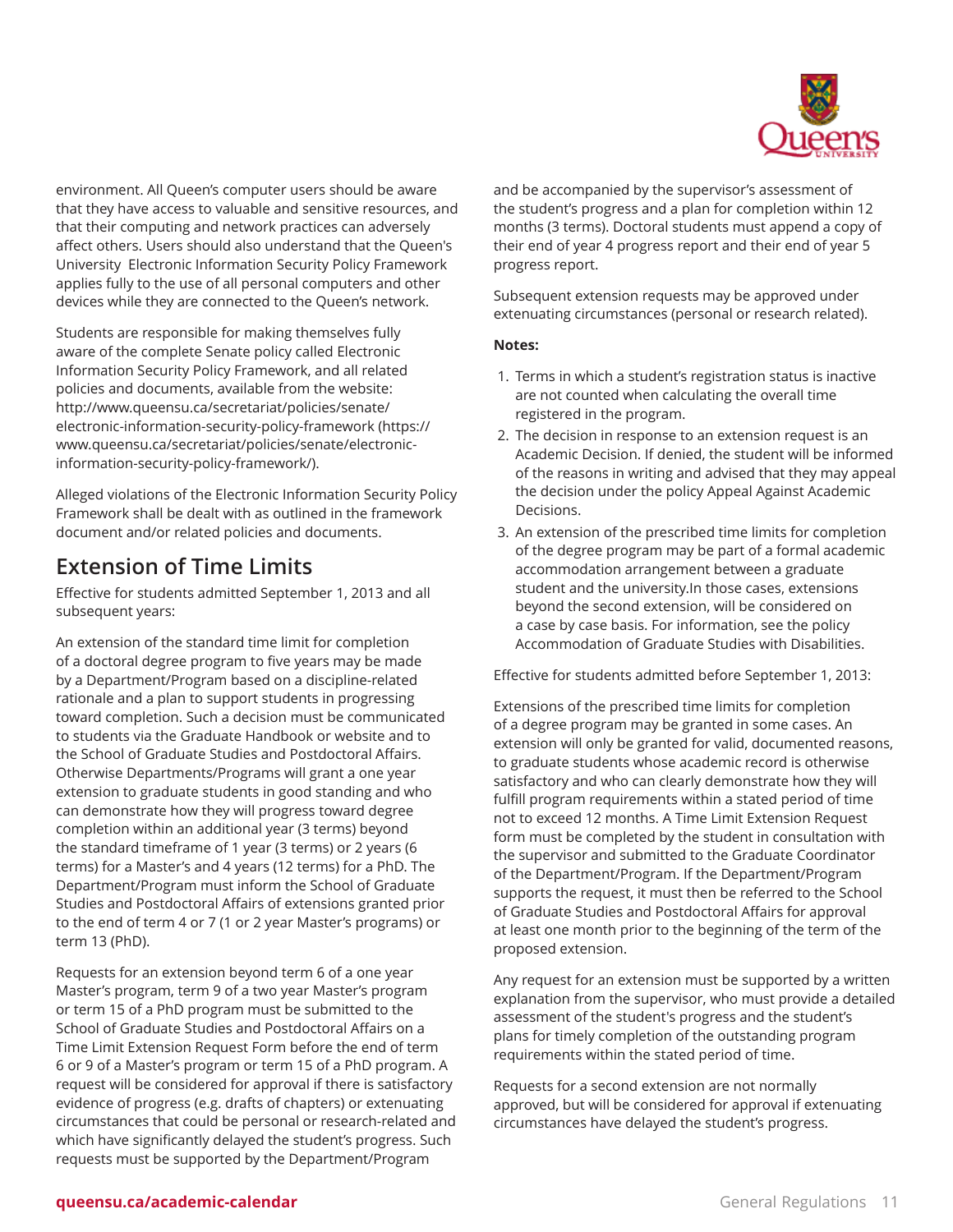

Requests for a second extension for a stated period of time not to exceed 12 months, must be made using the same Request form and must include the supervisor's support and assessment as above. A request for a second extension will not be considered nor approved unless details are provided that outline all progress made since the last time limit extension was granted.

Subsequent extension requests (past a second extension) will not normally be approved.

**Note**: An extension of the prescribed time limits for completion of the degree program may be part of a formal academic accommodation arrangement between a graduate student and the university. In those cases, extensions beyond the second extension, will be considered on a case by case basis. For information, see the policy Accommodation of Graduate Studies with Disabilities.

# **Intellectual Property, Research and Patents**

Intellectual property is defined as any result of intellectual or artistic activity that can be owned by a person. Specifically, this includes inventions, publications, computer software, works of art, industrial and artistic designs, as well as other creations that can be protected under patent, copyright, or trademark laws.

Members of the University include members of faculty, staff and student body, while employed by, affiliated with, or registered at Queen's University.

With respect to intellectual property, graduate students are governed by the policies outlined in the Senate document on intellectual property. This document can be viewed on the University [Secretariat](http://www.queensu.ca/secretariat/policies/senate/intellectual-property/) website ([http://www.queensu.ca/](http://www.queensu.ca/secretariat/policies/senate/intellectual-property/) [secretariat/policies/senate/intellectual-property/](http://www.queensu.ca/secretariat/policies/senate/intellectual-property/)).

Graduate students with questions about intellectual property, research and patents could also seek the advice of Queen's University Office of [Partnerships](https://www.queensu.ca/partnershipsandinnovation/) and Innovation (OPI) (<https://www.queensu.ca/partnershipsandinnovation/>).

# **Off-Campus Study**

Subject to the residency requirement of the Department/ Program, students registered in a master's or a doctoral program at Queen's University may be permitted to study at another approved university, institution, library or laboratory under the conditions listed below. Full-time off-campus registration must be recommended by the Department/ Program via submission of the Request for Full Time Study Off Campus form. The request must be approved by the School of Graduate Studies and Postdoctoral Affairs.

Students with Full time off campus status are responsible for registering their off campus activities through Queen's University Off-Campus Activity Safety Policy On-line Planning Tool (OCASP 2.0) and must go through the on-line predeparture orientation.

- a. If a graduate student wishes to take a graduate course at another university in Ontario, such study may be carried out under the Ontario Universities Visiting Graduate Student Plan. This plan allows a graduate student of an Ontario university to take graduate courses at another Ontario university while remaining registered at the home university. The plan allows the student to bypass the usual application for admission procedures to the host university and facilitates transfer of course credits to the home university. The student pays fees to the home university and is classed as 'visiting graduate student' at the host university, to which no fees are paid. The student must make application for study under this Plan by completion of a special application form which is available at departmental /program offices or from the School of Graduate Studies and Postdoctoral Affairs. Students may not audit courses under this plan nor enroll in any courses which are not to be credited towards their degree program. The student must be registered at Queen's as full-time off-campus.
- b. If a graduate student registered in a graduate program at Queen's University wishes to study at another approved university or academic institution outside Ontario, the student might be required to enroll as a full-time student at the other university or institution, and pay the fees required by that university. Full-time off-campus status must be requested, granted and maintained at Queen's University during the period spent at the other university or institution. An exemption from Queen's University graduate program tuition fees for that period may be granted. Granting a tuition waiver under this regulation is normally agreed to only once during a student's graduate program. The full time tuition and/or mandatory fees assessed by the other institution must be approximately equal to the full time graduate program tuition assessed at Queen's for the same period of time, for a waiver of Queen's tuition to be granted. See the General Regulation Full-Time, a.
- c. If a student wishes to study at a library, laboratory or institution outside Queen's University, full-time offcampus registration at Queen's must be maintained and normal tuition fees must be paid to Queen's University, less any obligatory fees charged by the library, laboratory or institution in question. The student will conduct such study under the continued supervision of the Queen's department/program. Full-time off-campus status must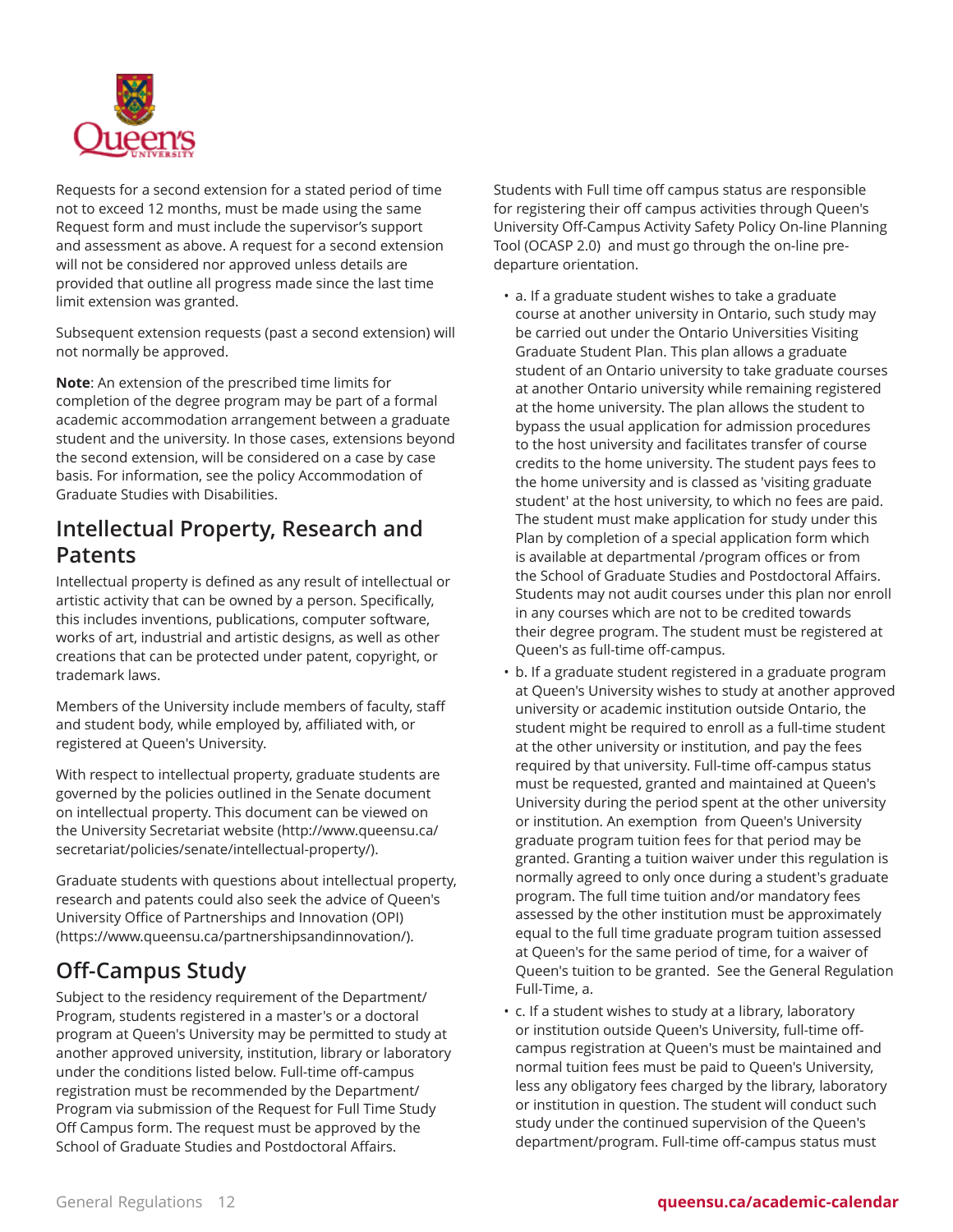

be requested and granted. See the General Regulation Full-Time, a.

# **Requirements for Degree Programs**

The minimum requirements for the various degree programs are listed below. Departments/programs which have requirements in addition to these minimal specify them in their particular departmental/program calendar entry, and/or in other departmental/program documents.

### **Master's Degree Programs**

The requirements for the master's program, as set out by the graduate department or program, must be completed satisfactorily within the specified time limit after initial registration in the program. It should be noted that the specified time to completion is a time LIMIT and is not indicative of normal program duration.

The specified time to completion of graduate programs falls under this regulation: Time Limits for Completion of Programs.

Master's students registering in a full-time program must pay full-time fees for the duration of their program. The only exception is when personal family or health circumstances prevent continuation as a full-time student.

There are master's programs that are designed to be parttime programs. They are in Education (Part-time M.Ed.) and Policy Studies (Professional MPA and Professional MIR). The requirements and variations in admission standards are described in detail in the calendar sections for these programs.

Departments/programs may recommend acceptance of students specifically as part-time students throughout their program. Before acceptance, the Department/Program will provide to the School of Graduate Studies and Postdoctoral Affairs a detailed program of study proposal for each student lasting for not less than six terms of active study. The parttime student will normally register for no more than one half course, or its equivalent, per term. See the general regulation Part time.

In cases where a student, seeking initial acceptance into a master's program as a part-time student, intends to complete the program with a registration pattern including one or more subsequent terms of full-time registration, the Department/Program must, before acceptance, provide a detailed program proposal for approval of the School of Graduate Studies and Postdoctoral Affairs.

See Transfers from full-time to part-time status.

#### **Master's Degrees Patterns (for all departments/programs except those in Engineering and Applied Science)**

#### **Pattern I**

- a. Courses: Two session-length or four term-length graduate courses. Selection of courses is subject to departmental/program approval. The student must obtain satisfactory standings in the courses (see Course Work Requirements).
- b. Research and Thesis: The student must prepare a satisfactory thesis and successfully defend it (see General Regulations Research and Thesis).

**Note:** In some departments/programs the make-up of a program may differ from the above (e.g. more coursework and a shorter thesis).

#### **Pattern II**

- a. Courses: Four session-length or eight term-length graduate courses. Selection of courses is subject to departmental approval. The student must obtain satisfactory standings in the courses (see Course Work Requirements).
- b. Project or Essay: A project with report or a master's essay prepared under direction. In either case, the work may be submitted to an examining committee for approval. In some departments/programs the student may be required to defend the report before an examining board.

#### **Pattern III**

- a. Courses: A minimum of four session-length or eight term-length graduate courses. Some Master's programs require more than four session length or eight term length graduate courses. Selection of courses is subject to departmental/program approval. The student must obtain satisfactory standings in the courses (see Course Work Requirements).
- b. Other requirements (if any): Some departments/ programs have requirements in addition to courses, as outlined by the Department/Program.

#### **Master's Degrees Patterns (for all departments/programs in Engineering and Applied Science)**

- 1. **Research Master's Degree -M.A.Sc. (Master of Applied Science)**<sup>1</sup>:
	- a. Courses: A minimum of four term-length graduate courses (or approved equivalent). Some departments/ programs require more than four term- length graduate courses (or approved equivalent) to complete this pattern. Selection of courses is subject to departmental/program, and in some instances, School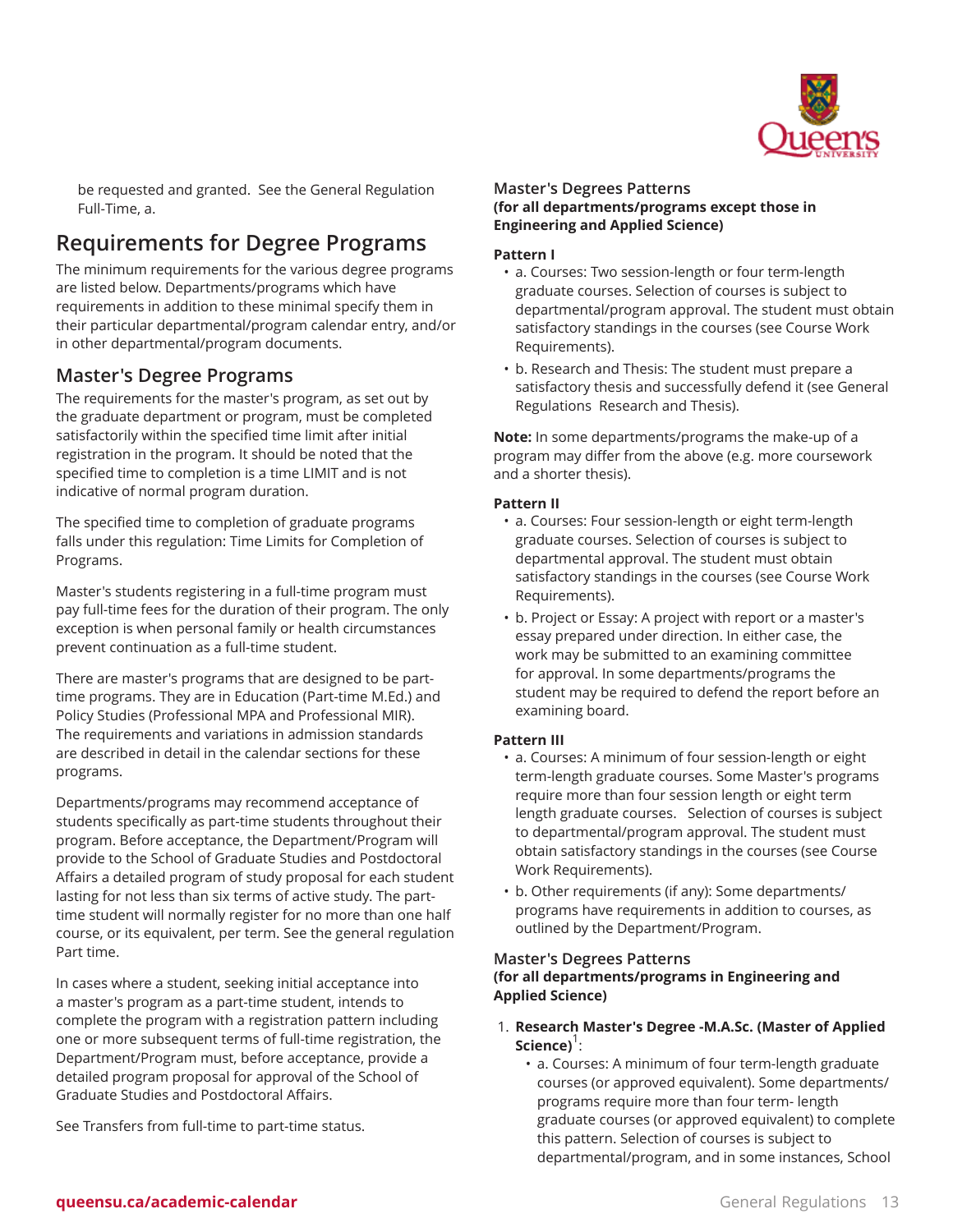

of Graduate Studies and Postdoctoral Affairs, approval. The student must obtain satisfactory standings in the courses (see Course Work Requirements).

- b. Research and Thesis: The student must prepare a satisfactory thesis and successfully defend it (see General Regulations Research and Thesis).
- c. Other requirements (if any): Some departments/ programs have additional requirements, as outlined by the Department/Program.

#### 2. **Coursework Master's Degree (M.Eng.)**:

- a. Courses: A minimum of eight term-length graduate courses (or approved equivalent). Some departments/ programs require more than eight term-length graduate courses (or approved equivalent) to complete this pattern. Selection of courses is subject to departmental/program, and in some instances, School of Graduate Studies and Postdoctoral Affairs, approval. The student must obtain satisfactory standings in the courses (see Course Work Requirements).
- b. Project: A project prepared under direction. In some departments the student may be required to defend the project before an examining board.

In some departments the make-up of a program may differ from a + b above (e.g. 9 term courses and no project).

1 Students who choose the Research Master's Degree pattern in the departments in Engineering and Applied Science, enrol in and receive the degree of Master of Applied Science (M.A.Sc.).

**Other requirements (if any):** Some departments/ programs have additional requirements, as outlined by the Department/Program.

Note: Students who choose the Coursework Master's Degree pattern in the departments/programs in Engineering and Applied Science, enrol in and receive the degree of Master of Engineering (M.Eng.).

Not all departments offer the Coursework Master's Degree pattern.

### **Doctoral Degree Programs**

The requirements of doctoral programs, as set out by the graduate department or program, must be completed satisfactorily within the specified time limit after initial registration in the program. It should be noted that the specified time to completion is a time LIMIT and is not indicative of normal program duration.

The specified time to completion of graduate programs falls under this regulation: Time Limits for Completion of Programs.

Departments/Programs offer only one pattern of study for the doctoral degree in which research is the major requirement.

The requirements of doctoral programs are:

- a. Courses The number of courses prescribed depends on the student's background in relation to the chosen field of study and on the departmental /program requirements. (See Course Work Requirements.)
- b. Research and Thesis The research and thesis will normally take up at least two-thirds of the student's full-time study requirement. The student must pursue original academic concepts in the field of study and be able to defend the subsequent presentation of them in the thesis, and at an oral thesis examination. (See General Regulations Research and Thesis).
- c. Comprehensive/Qualifying Examination All doctoral students must meet the requirements for the Comprehensive/Qualifying Examination in their department /program during the course of their studies. See Comprehensive/Qualifying Examination Requirement.
- d. Language Some departments/programs may require the student to obtain a reading knowledge in one or two languages other than English. This requirement must be fulfilled one year before submitting the thesis. See Additional Language Requirement.
- e. Registration status Doctoral students registering in a full-time program must pay full-time fees for the duration of their program. The only exception is when personal family or health circumstances prevent continuation as a full-time student.

Departments/programs may recommend acceptance of students specifically as part-time students throughout their doctoral program. Before acceptance, the Department/ Program will recommend, for approval by the School of Graduate Studies and Postdoctoral Affairs, a detailed program of study proposal for each student lasting for not less than six terms of active study. The part-time student will normally register for no more than one half course, or its equivalent, per term. See the general regulation Part time.

For information on transfers from full-time to part-time status see Transfers from Full-time to Part-time status.

## **Research**

In most graduate degree programs students must carry out research for their thesis or project as directed by the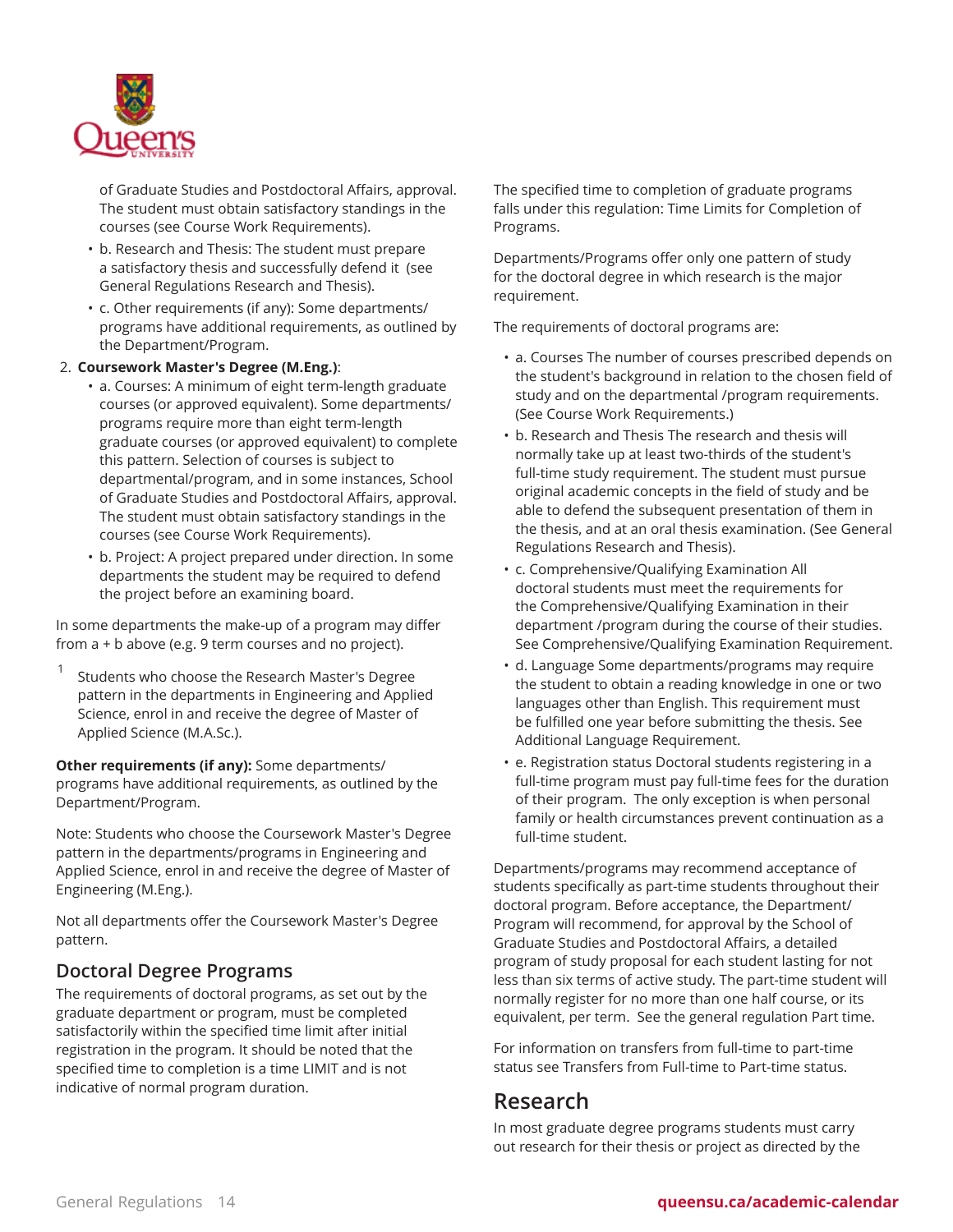

appointed supervisor. For a master's program, the research must be of high scholarly standard; for a doctoral program, it must be original and should further existing knowledge of the subject.

Selection of the subjects upon which the research and thesis will be based is made by the student in consultation with his/ her supervisor or committee.

Most research should be done within the facilities of the Department/Program and Queen's University, but in circumstances where these are inadequate or where the work must be done in the field, students may apply through the Department/Program to the School of Graduate Studies and Postdoctoral Affairs for permission to do their research outside the university. This will be granted only if the School of Graduate Studies and Postdoctoral Affairs has assurance, in writing, from the student's supervisor/committee that:

- 1. the student will be doing the research personally, as directed by the supervisor, and
- 2. the supervisor/committee will have access to and knowledge of the field operation, outside laboratory, or library to direct the student.

This change of research venue is requested via the Full Time Off Campus regulation and procedures.

# **Residence Requirements**

To become fully involved in a field of study and to be satisfactorily in contact with members of the Department/ Program and students in the field, it is necessary to be studying on a full-time basis and be full-time on-campus for some part of the degree program. This is known as being "in residence". While the School of Graduate Studies and Postdoctoral Affairs has no formal requirements for length of residence, departments/programs may impose such requirements, if they are appropriate to the program of study.

Full-time off-campus registration must still be approved as specified in the regulation Full-Time.

Students admitted to a degree program on a part-time basis are responsible for maintaining close contact with faculty members and students in their field of study. They will normally be expected to take at least one, one-term course in two of the three terms per year in every year until the course requirements have been met.

# **Structure of Graduate Degree Programs**

A student's program of study is structured based on a set of requirements laid down for the degree by the

departments/programs and the School of Graduate Studies and Postdoctoral Affairs.

### **Master's Programs**

The basic patterns of requirements for master's degrees are:

#### **Program Pattern I**

Advanced courses plus research and thesis

#### **Other Patterns for Master's Degrees**

For Master's degrees only, some departments/programs offer alternative patterns of program requirements:

#### **Program Pattern II**

Advanced courses plus project and report, or plus master's essay(s).

#### **Program Pattern III**

Advanced coursework.

A master's degree taken according to one of the alternative patterns represents an equivalent standard of academic achievement to that of the same degree taken according to Pattern I.

The program of study depends on the student's academic background, field of study, and the department/program requirements for the degree. It is drawn up by the student's supervisor and submitted to the School of Graduate Studies and Postdoctoral Affairs for approval according to its procedures. The program is then entered into the student's record. This should be done early in the initial term of registration.

Once a student's field of study has been determined, a supervisor or supervisory committee with expertise in that field is appointed by the Head of the Department/Program or the department/program committee on graduate studies according to the procedures of the home department/ program.

### **Doctoral Programs**

See Requirements for Degree Programs for details on the standard structure and requirements of Doctoral programs. The requirements of doctoral programs, as set out by the graduate department or program, must be completed satisfactorily within the specified time limit after initial registration in the program. It should be noted that the specified time to completion is a time LIMIT and is not indicative of normal program duration.

# **Thesis General**

The thesis is a major requirement of most graduate degree programs and must be expressed in a satisfactory literary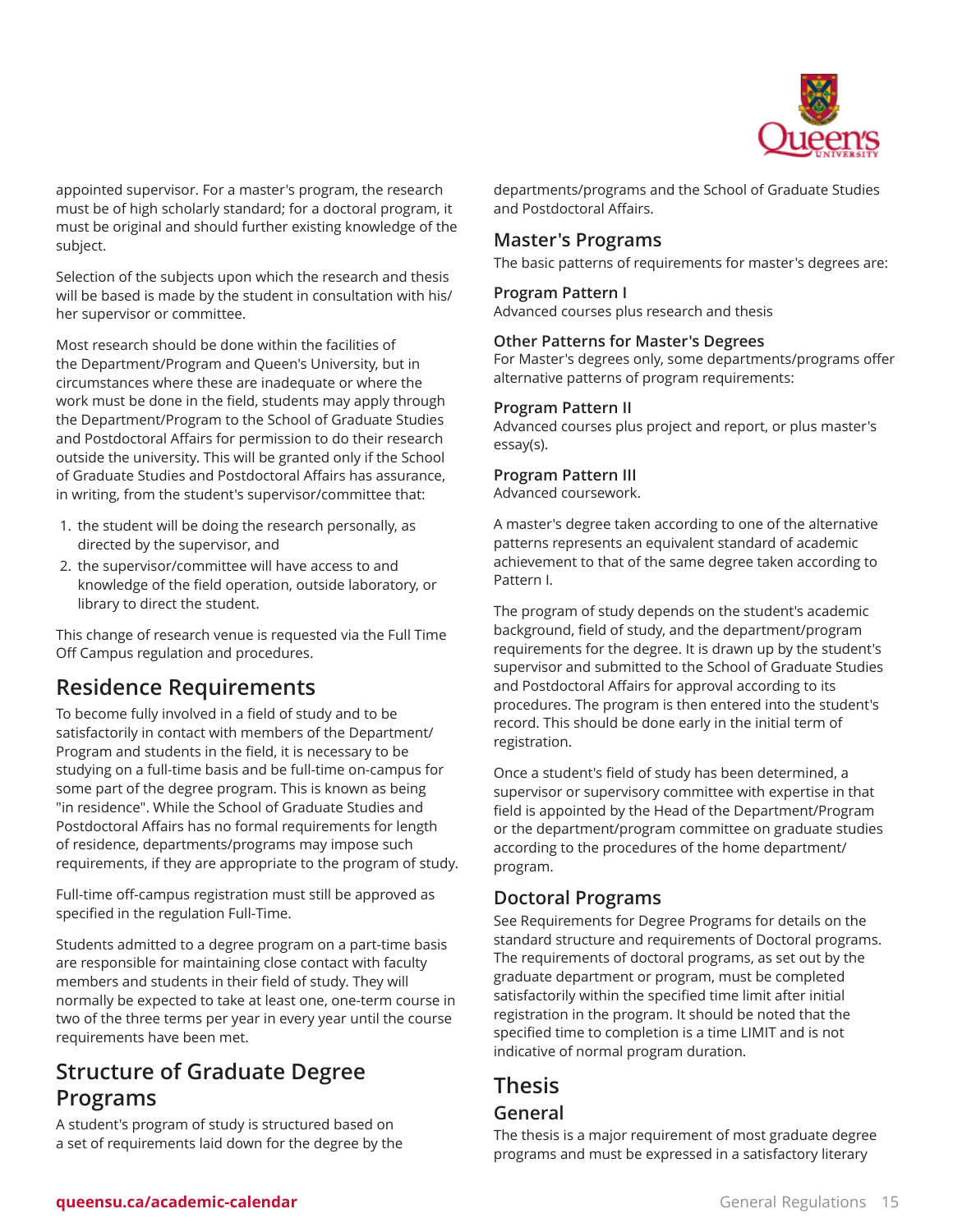

form consistent with the discipline concerned and display a scholarly approach to the subject and a thorough knowledge of it.

The thesis must be defended in an oral thesis examination. Parts of the thesis may be prepared in a form suitable for separate publication, but overall it must comprise a coherent account of a unified research project rather than a collection of loosely connected studies. Publication or acceptance for publication of research results prior to presentation of the thesis in no way supersedes the University's judgment of the work at a thesis examination. A critical review of previous work related to the subject and a concluding summation of the contribution made in the thesis to scholarship in the chosen field must be included in the thesis.

The master's thesis should demonstrate that the candidate is capable of original and independent work; that of a doctoral student must be original and be of such value as to merit publication.

Further guidance on the specific requirements of the department/program with respect to the thesis may be obtained from the student's supervisor. Many departments/ programs require their students to submit a thesis proposal for approval before the student begins work on it. A student engaged in research for a thesis must register it as a course, Master's Thesis 899 or Doctoral Thesis 999.

All graduate students working on a thesis must register for each term until they have completed the requirements for their degree program. Please note that requirements are considered complete when one electronic copy of the thesis, in PDF format revised as recommended by the Thesis Examining Committee and finally approved by the supervisor/ committee, is submitted to the School of Graduate Studies and Postdoctoral Affairs, via the online "E-thesis" submission process.

Exceptions to submission of an electronic copy of the thesis will be made by the School of Graduate Studies and Postdoctoral Affairs on a case-by-case basis. If it is decided that no electronic copy can be submitted, at least one paper copy revised as recommended by the Thesis Examining Committee and finally approved by the supervisor/committee must be submitted to the School of Graduate Studies and Postdoctoral Affairs in fulfillment of degree requirements.

At the time of submission for completion of degree requirements the student may also submit up to two unbound paper copies of the thesis. The paper copy or copies will be bound by the School of Graduate Studies and Postdoctoral Affairs. The bound copy or copies will be returned to the student and to the thesis supervisor.

#### **Thesis Format**

The thesis must conform to one of the two formats described in the document, [General](http://www.queensu.ca/sgs/sites/webpublish.queensu.ca.sgswww/files/files/Students-thesis%20completion/SGS_General_Forms_of_Theses_%20March%202017.pdf) Forms of Theses [\(http://](http://www.queensu.ca/sgs/sites/webpublish.queensu.ca.sgswww/files/files/Students-thesis%20completion/SGS_General_Forms_of_Theses_%20March%202017.pdf) [www.queensu.ca/sgs/sites/webpublish.queensu.ca.sgswww/](http://www.queensu.ca/sgs/sites/webpublish.queensu.ca.sgswww/files/files/Students-thesis%20completion/SGS_General_Forms_of_Theses_%20March%202017.pdf) [files/files/Students-thesis%20completion/](http://www.queensu.ca/sgs/sites/webpublish.queensu.ca.sgswww/files/files/Students-thesis%20completion/SGS_General_Forms_of_Theses_%20March%202017.pdf) [SGS\\_General\\_Forms\\_of\\_Theses\\_%20March%202017.pdf\)](http://www.queensu.ca/sgs/sites/webpublish.queensu.ca.sgswww/files/files/Students-thesis%20completion/SGS_General_Forms_of_Theses_%20March%202017.pdf), which may be obtained from the website of the School of Graduate Studies and Postdoctoral Affairs, under [Thesis](http://www.queensu.ca/sgs/thesis-formatting-other-resources/) [Formatting](http://www.queensu.ca/sgs/thesis-formatting-other-resources/) & Other Resources [\(http://www.queensu.ca/sgs/](http://www.queensu.ca/sgs/thesis-formatting-other-resources/) [thesis-formatting-other-resources/](http://www.queensu.ca/sgs/thesis-formatting-other-resources/)).

#### **Membership of all Thesis Examining Committees**

Normally, with the exceptions of the "external" examiner and in some cases, the "additional" examiner on, a doctoral candidate's thesis examining committee (see below), thesis examining committees shall comprise Queen's University faculty who are members of the School of Graduate Studies and Postdoctoral Affairs. The online calendar of the School of Graduate Studies and Postdoctoral Affairs contains the most up-to-date listing of faculty members of the School. The appointment of thesis examining committee members who are NOT members of the School must be approved in advance by the Dean of the School of Graduate Studies and Postdoctoral Affairs (or delegate).

#### **Attendance at the Oral Thesis Examination**

For the purpose of this Regulation: "Queen's community" includes all faculty, staff, and students of the University; "Visitor" means anyone who is not a member of the Queen's community; and "Supervisor" means the faculty member (or members) designated as the supervisor(s) at the time of the oral thesis examination.

Oral thesis examinations are normally open, meaning that all members of the Queen's community may attend. Visitors may attend an open oral thesis examination at the invitation of both the candidate and the supervisor(s), which must be made at least one week prior to the scheduled date of the oral thesis examination. The Head of the Department/ Program must be informed of any visitors who have been invited to the oral thesis examination. Only members of the Examining Committee may ask questions of the candidate, and only members of the Examining Committee may be present during the preliminary and post-examination sessions.

An oral thesis examination may be closed, meaning that only members of the Examining Committee may be present. An oral thesis examination may be closed for justifiable reasons (such reasons may include the need to protect rights to intellectual property or commercial publication, to honour contractual obligations owed to third parties, or for accommodation requirements). A request for a closed oral thesis examination may be made either by the candidate,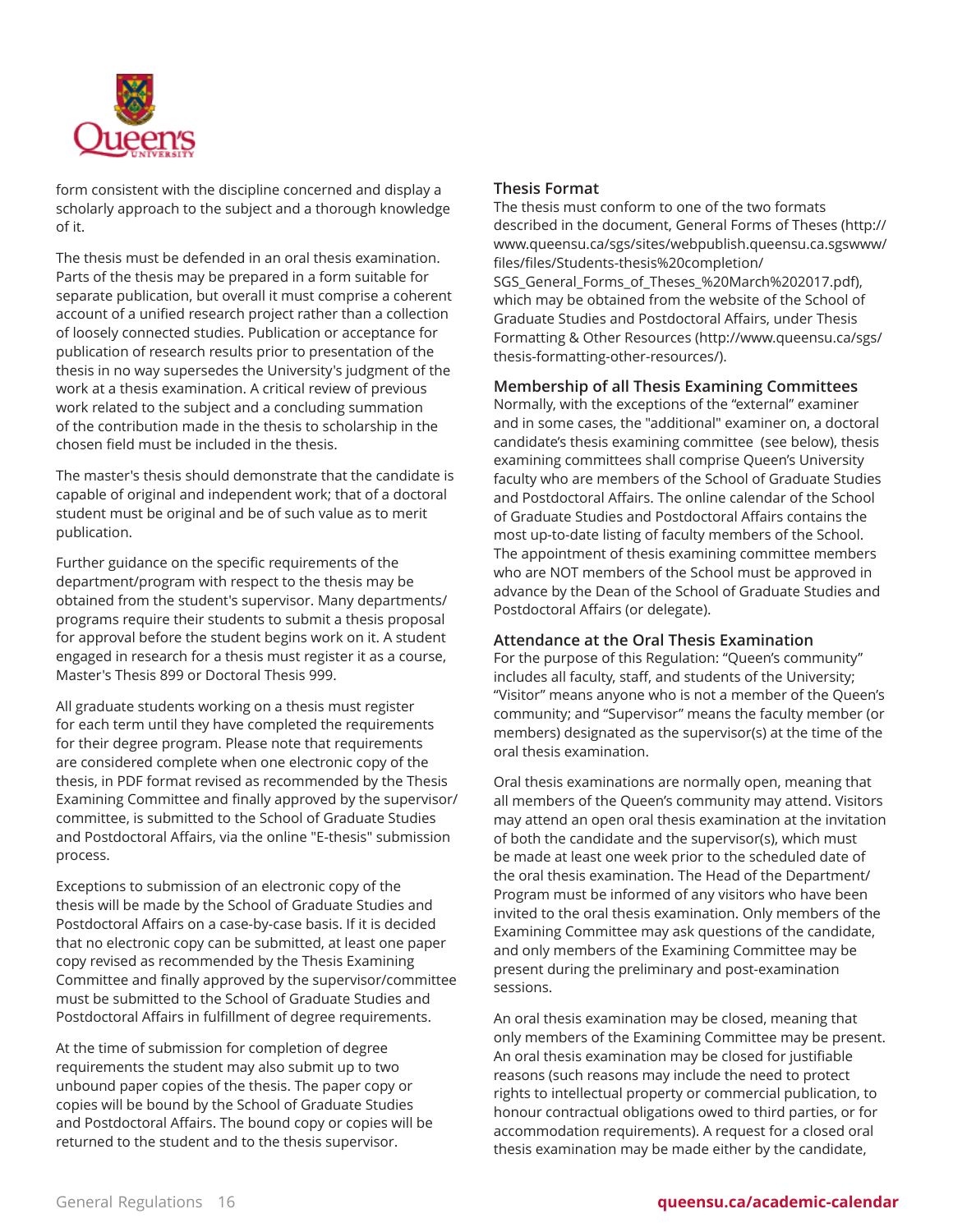

or by (any of) the candidate's supervisor(s) to an Associate Dean of the School of Graduate Studies and Postdoctoral Affairs. In the event that either the supervisor(s) or the candidate does not agree to the request for a closed oral thesis examination, the request may nonetheless be granted, unless the dissenting party provides justifiable reasons for not agreeing to a closed oral thesis examination. The decision to grant or deny the request for a closed oral thesis examination shall be made by an Associate Dean of the School of Graduate Studies and Postdoctoral Affairs.

At the time of the oral thesis examination the Chair of the Examining Committee shall have final authority to determine who is eligible to attend the oral examination. Attendance at an open oral thesis examination may be limited due to room capacity.

The Chair of the Examining Committee may ask members of the Queen's community and all visitors to leave the examination after the oral presentation made by the candidate, in cases where a presentation is part of the oral thesis examination processes.

The Chair of the Examining Committee has responsibility for the conduct of the oral thesis examination, and has the discretion to exclude members of the Queen's community, and/or visitors, whose conduct disturbs the oral thesis examination processes.

#### **Outcome Categories of the Oral Thesis Examination**

The outcome of the oral thesis examination is based on the acceptability of both the thesis and the defence of the thesis at the oral thesis examination. The purpose of the oral thesis examination is to ascertain that the student is able to adequately present and defend the thesis and its underlying assumptions, methodology, results and conclusions in a manner consistent with the degree being sought.

At the oral thesis examination, the examining committee will reach one of the 4 outcomes listed below and record it on the "Thesis Examination Results" form. The 4 potential outcome categories are Passed, Passed with Major Revisions, Referred or Failed. The lowest outcome category with two or more votes will result in the decision of the examining committee.

i. Passed: A thesis is passed if it is acceptable in its present form or pending minor revisions, and its defence at the oral thesis examination was satisfactory. A thesis may be passed if no substantive changes are required. Changes in the form of corrections of typographical or grammatical errors, minor modifications to the thesis, editorial revisions to improve clarity and revisions to clarify results, findings or conclusions, or the like, may be recommended with a thesis classified as passed. A list of the required revisions must be provided by the Chair to the student and the supervisor, and the

completion of the revisions must be certified to the School of Graduate Studies and Postdoctoral Affairs by the thesis supervisor or other designated person.

ii. Passed with Major Revisions: A thesis is passed with major revisions if it is not acceptable in its present form or pending minor revisions but could be acceptable pending major revisions. Major revisions could include, for example, rearticulation and repositioning of research purpose, substantive integration of new literature, major additions or revisions to conceptual framework, methodology, results, and/or discussion. In cases of portfolio or manuscript theses, a passed with major revision outcome may be assigned if one or more of the manuscripts requires major revisions. A passed with major revisions may not require revaluation of the written thesis by the whole examining committee. Revisions must be certified to the School of Graduate Studies and Postdoctoral Affairs by those whom the examining committee deem responsible for oversight of revisions.

iii. Referred: A thesis is referred if it is unacceptable in its present form and/or requires re-examination by the PhD oral thesis examining committee. For example, a thesis will be referred if it requires substantive changes such as rewriting a chapter, reinterpretation, reanalysis or recalculation of data or findings, or additional research in order to attain acceptable standards of coherence and integrity in argument and presentation. The committee may decide to reconvene the examining committee and hold another oral thesis examination of the revised thesis.

The examining committee may also use the referred category if it determines that the oral thesis examination itself, either separate from or in conjunction with the written thesis, is unsatisfactory. This means that the student did not adequately present and defend the thesis and its underlying assumptions, methodology, results and conclusions in a manner consistent with the degree being sought. In such cases, a second oral thesis examination must be held, and the committee must then return a decision of either "passed" or "failed".

In all cases of referral, the nature of the revisions and/or additional work, and/or the deficiencies associated with the oral thesis examination, must be specified in writing by the Chair to avoid dispute or ambiguity. When outlining the revisions and/or additional work required, and/or the holding of a second oral thesis examination, the Chair must be as specific as possible. These comments will be passed on to the candidate in a letter from the School of Graduate Studies and Postdoctoral Affairs as revisions and/or improvements that must be met for the thesis to be reconsidered.

#### **queensu.ca/academic-calendar** General Regulations 17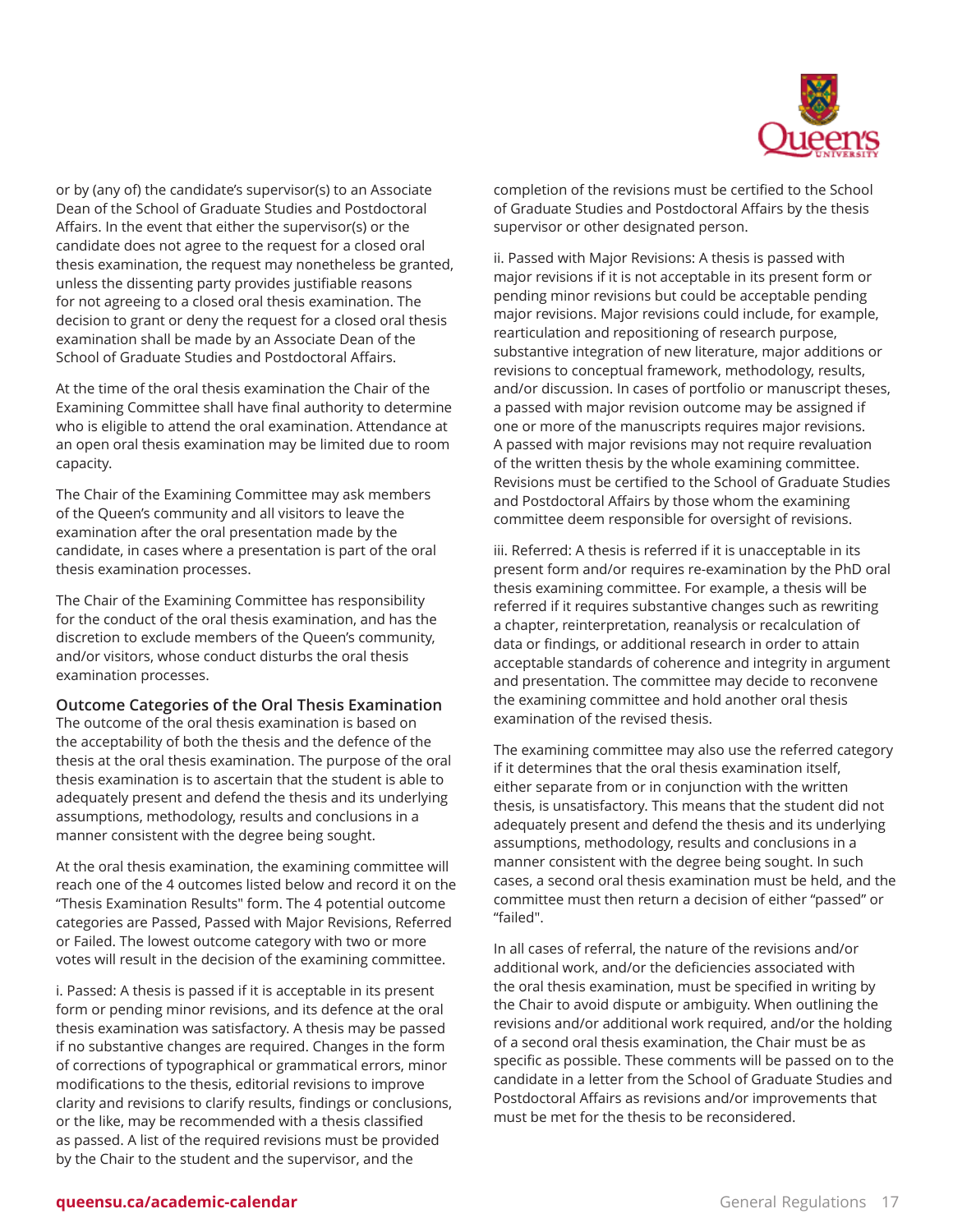

Any outlined revisions in relation to a referred outcome must be certified by the Chair or delegate as having been completed satisfactorily. Usually, this certification is delegated to at least two members of the Committee. In all cases of referral, the examining committee continues to exist until it has agreed that the thesis outcome is either passed or failed. The decision of Passed with Major Revisions is not an option once the thesis and/or oral examination has been placed in the Referred category.

iv Failed: Failure can occur in 2 ways:

- 1. A thesis is failed if the document is unacceptable to the discipline even with substantive revisions. If the committee returns two or more votes of Failed on the basis of the document, this means that the committee recommends that the student be required to withdraw on academic grounds.
- 2. Failure may also result from an unacceptable second oral thesis examination, where the student was manifestly unable to adequately present and defend the thesis and its underlying assumptions, methodology, results and conclusions in a manner consistent with the degree being sought. A decision of Failed on the basis of the second oral thesis examination requires agreement by the majority (more than half) of the examining committee.

The student will be notified of the result immediately by the Chair of the committee and the decision confirmed in writing by the School of Graduate Studies and Postdoctoral Affairs.

#### **Conflict of Interest and Arm's Length Provisions for Examiners**

No member of the examining committee can be in conflict of interest with the candidate. Conflict of interest is defined as a personal or family relationship with the candidate and/ or vested interest in the thesis or research for personal or financial gain. Further, the Chair, External Examiner, and at least one other examiner must be 'arms-length' to the candidate (e.g., must not have a prior supervisory relationship, must not have co-authored with or co-presented with the candidate). Provided the conditions above are satisfied, members of a candidate's supervisory committee are eligible to be thesis examining committee members. In addition, please note that external examiners must continue to be arms-length from the supervisor, following the criterion: "The supervisor is arms-length from the external examiner (i.e., does not hold a current grant with nor has published with the external examiner within the past five years)"

#### **Completion of Degree Requirements After the Oral Thesis Examination**

The School of Graduate Studies and Postdoctoral Affairs will notify the candidate of the successful completion of

the degree requirements only after submission to the School by the candidate, of one electronic copy of the thesis, in PDF format, revised as recommended by the Thesis Examining Committee and finally approved by the supervisor/ committee. Submission of the electronic copy is done via the "E-thesis" process. Exceptions to submission of an electronic copy of the thesis will be made by the School of Graduate Studies and Postdoctoral Affairs on a case-by-case basis. If it is decided that no electronic copy can be submitted, at least one paper copy revised as recommended by the Thesis Examining Committee and finally approved by the supervisor/ committee must be submitted to the School of Graduate Studies and Postdoctoral Affairs in fulfillment of degree requirements. Tuition fees will be charged up to and including the month of receipt of the final approved copy of the thesis.

Archival copy of thesis: The electronic copy of the final approved thesis copy submitted to the School will ultimately become the archival copy, to be placed in the archives of Theses Canada, Library and Archives Canada, and Queen's University archives. All format and pagination requirements must be met before the School of Graduate Studies and Postdoctoral Affairs accept the thesis in fulfillment of degree requirements.

Paper copies of thesis: At the time of submission for completion of degree requirements, the student may also submit up to two unbound paper copies of the thesis. The paper copy or copies will be bound by the School of Graduate Studies and Postdoctoral Affairs. The bound copy or copies will be returned to the student and to the thesis supervisor. Paper copies submitted for binding must be presented in order of pagination in separate envelopes.

#### **Circulation of Theses**

Any graduate student registering in a degree program at Queen's University involving research is advised that as a condition of being awarded the degree the recipient will be required to grant a license of partial copyright to the University and to the Library and Archives Canada for any thesis submitted as part of the degree program.

As soon as the thesis has been accepted in fulfillment of degree requirements by the School of Graduate Studies and Postdoctoral Affairs, the thesis is also automatically placed in Queen's University digital repository, QSpace (unless a restriction has been requested; see below). QSpace is the Queen's University Research and Learning Repository. Materials deposited in QSpace are instantly and permanently accessible worldwide through the Internet.

#### **Notes**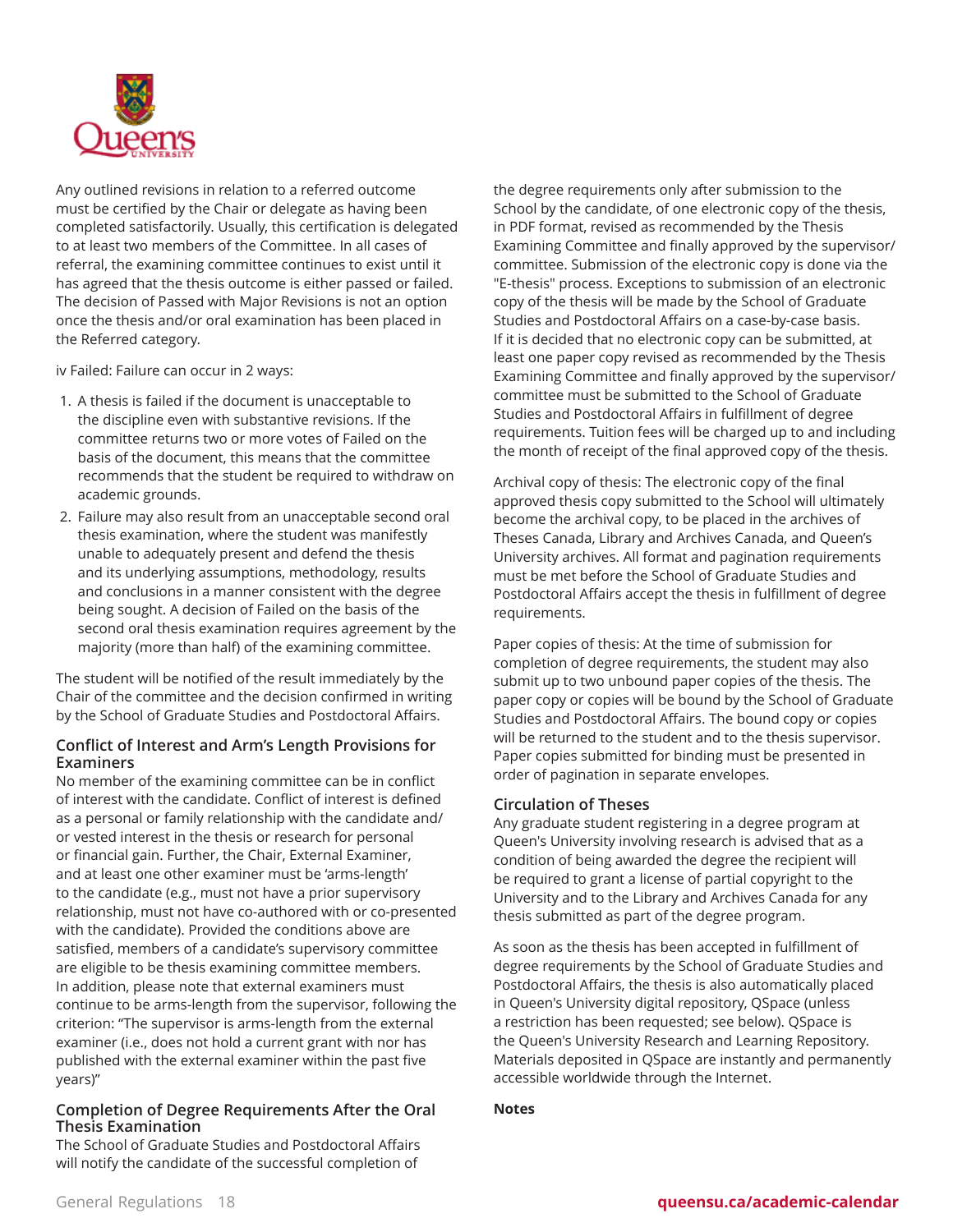

- 1. This makes the thesis available for further research only. Publication for commercial purposes remains the sole right of the author.
- 2. If the thesis is restricted, this is to be indicated at the time of submission of the thesis to QSpace.
- 3. The terms and conditions of the university's licence agreements are available online as part of the "Ethesis" submission process. The student's signature is collected online. The university's licence agreement form, and all other required forms, are also available from the website of the School of Graduate Studies and Postdoctoral Affairs. Students who wish to obtain legal advice concerning their subsequent rights are advised to do so prior to signing the agreements. Signing of the licence agreements is normally done after the content of the thesis has been delineated and the importance of copyright and/or patents is fully understood.

#### **Request for Restriction of Thesis**

The student may, at the time of submitting the thesis for completion of degree requirements, request that the thesis be restricted. If the restriction request is granted then the archival copy of the thesis will not be submitted to QSpace, Library and Archives Canada, or Proquest, and copies of the thesis held by the School of Graduate Studies and Postdoctoral Affairs will not be bound, microfilmed, or deposited in any library.

A restriction request will be granted where:

- (a) the student provides justifiable reasons for the request (such reasons may include the need to protect rights to commercial publication, to apply for a patent arising from the research, or to honour contractual obligations owed to third parties); and
- $\cdot$  (b) the student's supervisor $^1$  confirms in writing that he or she assents to the restriction of the thesis.

In the event that the supervisor does not assent to the restriction of the thesis the restriction request may nonetheless be granted, unless the supervisor provides justifiable reasons for withholding his or her assent.

The decision to grant or deny the restriction request shall be made by the Associate Dean of the School of Graduate Studies and Postdoctoral Affairs.

If the restriction is granted the duration of the restriction shall be five (5) years, with immediate and automatic release to QSpace, Library and Archives Canada, and Proquest, at the end of the restriction period. Students may release their thesis from restriction earlier than 5 years by informing the School of Graduate Studies and Postdoctoral Affairs that the restriction may be lifted.

The author's name, thesis title and thesis abstract (also known as the thesis metadata) shall be available for all restricted theses through the usual online databases throughout the duration of the restriction. Under extraordinary circumstances, a student may contact the Dean of the School of Graduate Studies and Postdoctoral Affairs to request restriction of the metadata information for the duration of the thesis restriction. Confirmation must be received from the student's supervisor that he/she agrees to the restriction of the metadata information before the School of Graduate Studies and Postdoctoral Affairs will process the metadata information restriction.

1 The supervisor is the faculty member designated as the supervisor at the time of the oral thesis examination. When a student has more than one supervisor, the supervisor(s) responsible for certifying that any required revisions have been made to the thesis after the oral thesis examination, shall be the supervisor(s) who must confirm agreement to the thesis restriction.

#### **Absence of Examiners**

In the event that a faculty member of an Examination Committee cannot attend the Oral Thesis Examination in person owing to illness or other unexpected absence, one of the following alternate arrangements should be made by the department/program Head/Program Director, or the Graduate Coordinator, or other delegated department/ program faculty member:

- Determine if another faculty member can serve on the committee and attend the oral thesis examination at the scheduled meeting time (in the case of the Chair, any internal department/program member, or the internalexternal).
- Determine if the examiner who cannot attend in person could participate in the oral thesis examination via teleconference or videoconference or other interactive process (e.g. Teams, Zoom, Skype). If so, these arrangements must be made by the Department/ Program.
- If the above two alternative modes of participation are not possible by the examiner, a comprehensive report including questions for the candidate and an indication of which outcome category the examiner would place the thesis in must be provided by that examiner to the Chairperson. The Chairperson will ask another member of the committee to read the report and pose the questions at the oral examination on the missing examiner's behalf.

For a Master's oral thesis examination, one of these appropriate steps can almost always be implemented entirely by the department/program. There may be cases where additional constraints may require the approval of the School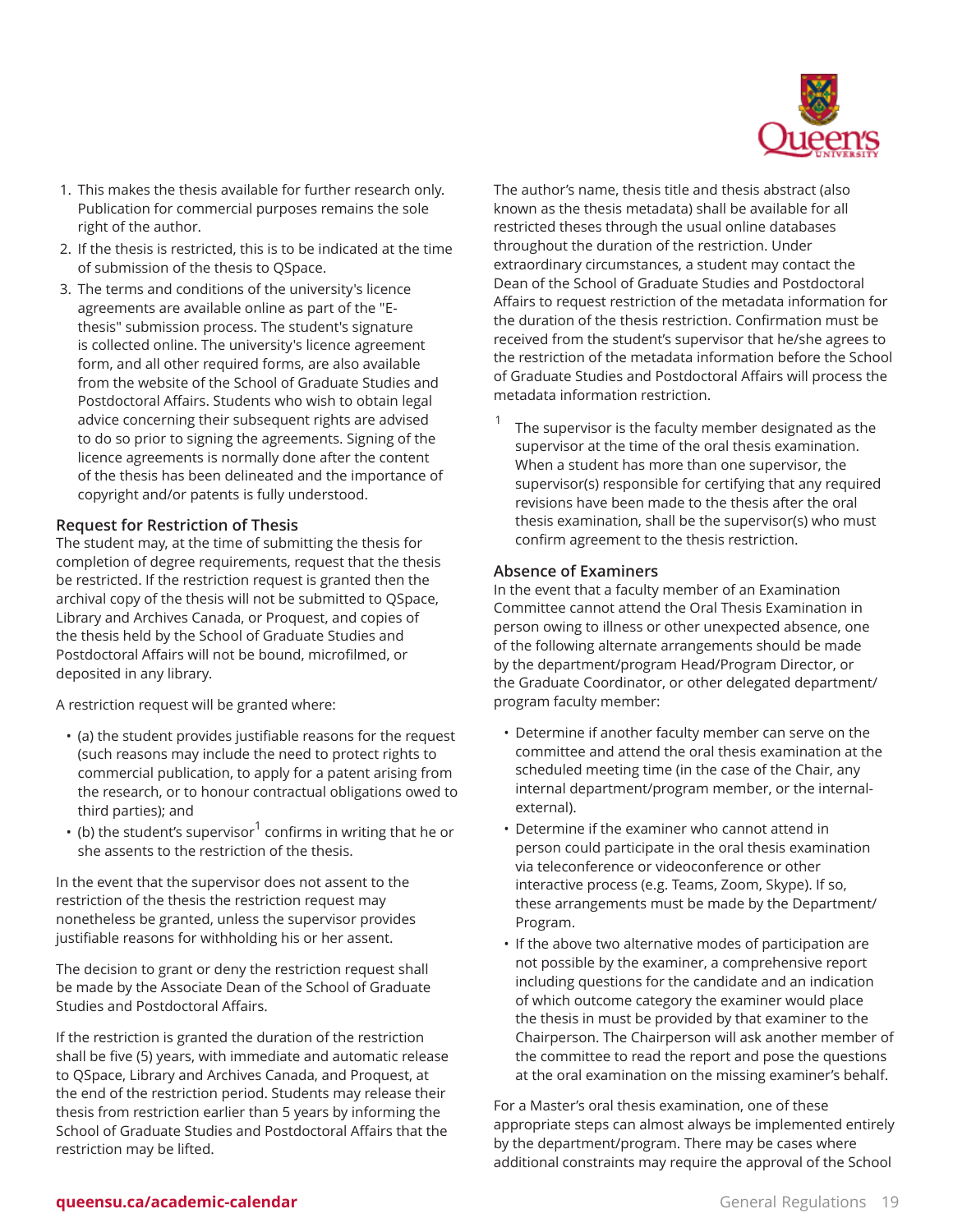

of Graduate Studies and Postdoctoral Affairs (SGS), such as, if it is proposed that a faculty member who is not also a member of the SGS serve on the committee so that the examination may proceed as scheduled. For a Doctoral oral thesis examination, any changes to the committee structure or timing of the exam must be approved by the SGS.

In the case where none of these alternatives work, or if more than one member of the examination committee is cannot attend due to illness or other unexpected absence or if the student cannot attend due to illness or other unexpected absence, the oral thesis examination must be rescheduled. The examination must be rescheduled without delay and must be held as soon as possible.

### **Ph.D. Candidates**

#### **a. Scheduling of the oral thesis examination:** In

preparation for the thesis examination, the Ph.D. candidate must submit one copy of the thesis to the School of Graduate Studies and Postdoctoral Affairs and one copy of the thesis to each member of the Thesis Examining Committee, including the Chair of the Committee (normally six for a doctoral program), not later than five weeks (twenty-five working days) before the tentative examination date. The copy submitted to the School must be submitted electronically in PDF format. The copy of the thesis submitted to the School must be accompanied by the form Ph.D. Oral Thesis Examination, duly completed with all details given, and signed by the supervisor(s) and Head of the Department (or delegate). The submission of this form follows the same deadlines as the distribution of the thesis copies, which is not later than five weeks (twenty-five working days) before the tentative examination date.

#### **b. Membership and Convening of Thesis Examining Committees:**

Membership: The membership of the Thesis Examining Committee and a brief overview of the role, is as follows:

Chair: Responsible for the conduct of the oral thesis examination in alignment with Queen's standards and the School of Graduate Studies and Postdoctoral Affairs guidelines. Has the discretion to exclude members of the Queen's community and/or visitors whose conduct disrupts the oral thesis examination processes. Responsible for managing the discussion on the evaluation of the thesis and for recording the outcome of the examination. The Chair is always a non-voting member.

Head of the Department (or delegate): Responsible for ensuring that the thesis meets departmental standards. Note: the Head of the Department (or delegate) is required to vote in the evaluation of the thesis, unless the Head of the

Department (or delegate) is also the Chair of the examination committee as the Chair is a non-voting member.

Supervisor(s): Must be a member of the School of Graduate Studies and Postdoctoral Affairs at Queen's University and from the student's department. The supervisor may or may not pose questions during the defence proceedings.

Examiner: Must be a member of the School of Graduate Studies and Postdoctoral Affairs at Queen's University who may or may not be from the student's department, but who is knowledgeable in the area of the thesis.

Additional Examiner: An optional examiner who is a field specialist, a relevant community member, or an additional faculty who is typically a member of the School of Graduate Studies and Postdoctoral Affairs at Queen's. If not a member of the School of Graduate Studies and Postdoctoral Affairs at Queen's University, the Associate Dean, School of Graduate Studies and Postdoctoral Affairs, may give permission for an additional examiner to serve on the Examining Committee, provided that examiner holds relevant expertise to examine the thesis in relation to the field of study.

Internal/ External Examiner: A member of the School of Graduate Studies and Postdoctoral Affairs at Queen's University and not from the student's department, who is knowledgeable in the area of the thesis. Responsible for ensuring that the thesis meets Queen's University standards.

External Examiner: Must be a recognized expert in the field of research of the thesis. Must be external to the University. The External Examiner ensures that the thesis meets standards consistent with the field of scholarship.

Convening of Thesis Examining Committees: Ph.D. candidates' Thesis Examining Committee members are nominated by the Head of the Department and the student's supervisor. The authority for confirming membership of the committee and for confirming the date of the examination lies with the Dean of the School of Graduate Studies and Postdoctoral Affairs. Confirmation of these arrangements must be made, in writing, by the School of Graduate Studies and Postdoctoral Affairs to the members of the Thesis Examining Committee and to the student.

**c. Examiner's reports:** The thesis electronic report forms are forwarded from the School of Graduate Studies and Postdoctoral Affairs to the members of the Thesis Examining Committee. The thesis reports must be submitted, in confidence, to the Chair of the Examining Committee at the School of Graduate Studies and Postdoctoral Affairs no later than one week or five working days before the tentative examination date. Each member of the Thesis Examining Committee, in making out the report, should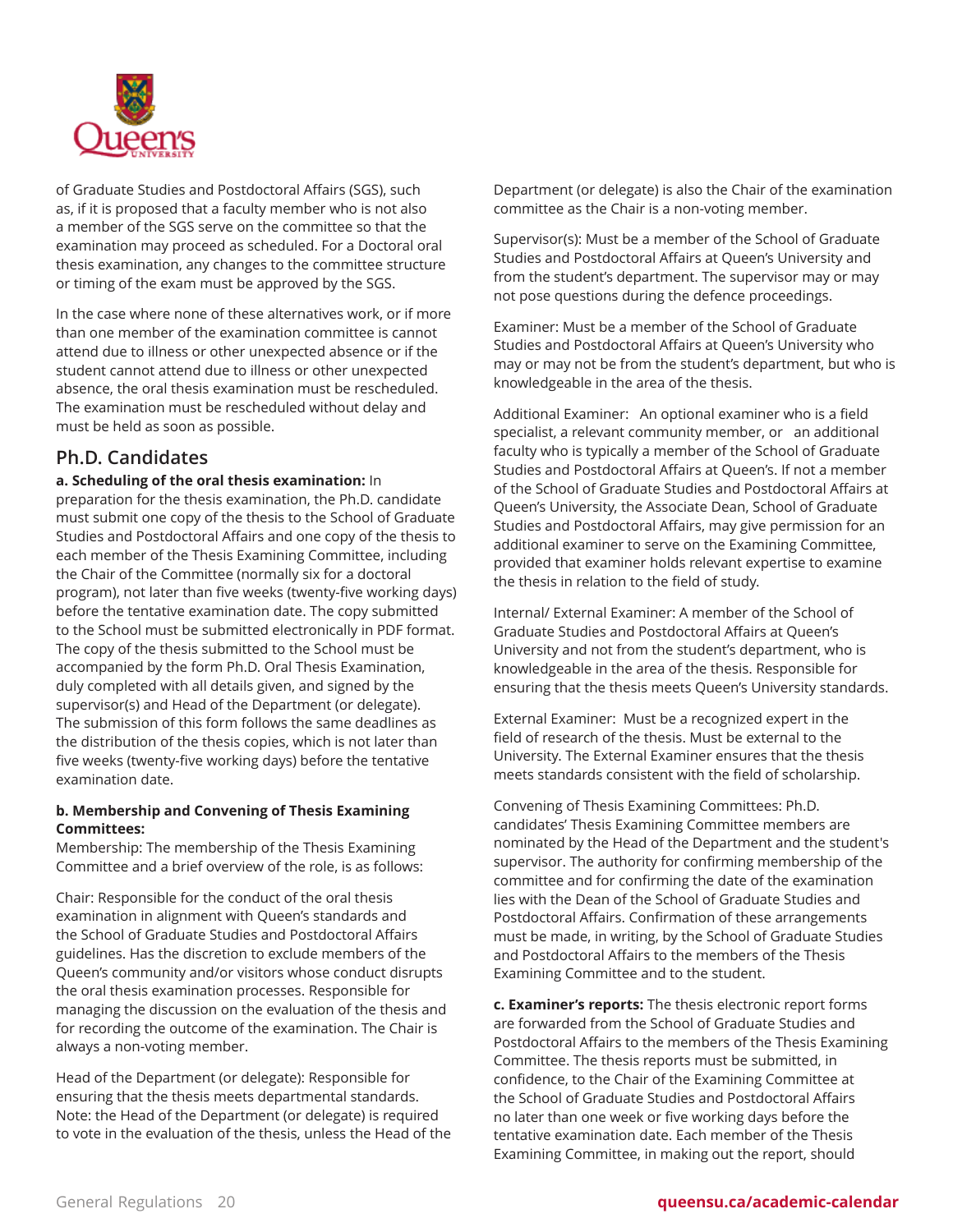

indicate whether the candidate should be permitted to defend the thesis, and should substantiate any criticism with specific references.

**d. Negative reports:** If any two of the examiners' reports recommend that the thesis oral not proceed, the candidate, the supervisor and the Head of Department should be consulted by the Chair of the Examining Committee to see if they wish to proceed with the oral defence. The onus is on the candidate to make the decision to proceed or not. If the candidate agrees that the oral be postponed, the Chair must convey to the candidate, through the supervisor, the nature of the revisions to the thesis that are advised, and the candidate has the right to present the revised thesis at a later date. At the subsequent submission of the thesis, the oral defence must be held.

#### **e. Remote Participation in Oral Thesis Examinations:**

**General**: It is preferred that all examiners and the candidate being examined are physically present at Queen's University for the oral thesis examination. However, in certain circumstances, it is acceptable for the oral thesis examination to be scheduled so that a member or members, or all members, and/or the candidate being examined could participate in the oral thesis examination remotely using some method of videoconference or teleconference or online meeting arrangement (e.g., via Zoom, Teams, etc.). Arrangements for the use of remote access services must be made by the graduate department/program.

#### **f. Remote Participation in the PhD Oral Thesis**

**Examination:** Notification of remote thesis arrangements must be received by the School of Graduate Studies and Postdoctoral Affairs when submitting the Ph.D. Oral Thesis Examination form. All examiners, Chair, and/or the candidate connecting remotely must be present for the duration of the examination and if joining via videoconference are advised to keep their cameras on unless it interferes with communication and bandwidth. If the candidate is joining remotely, arrangements should be made to use a waiting room function during closed deliberation sessions of the defence.

Guests are allowed during remote defence if the following protocols are undertaken: the Chair and/or Supervisor is responsible for obtaining everyone on the Committee's permission (most importantly the candidate's permission) to have guests enter the examination, but only for the candidate's presentation (if there is one) and general questioning period. Similar to the in-person procedures, guests may not be present during Committee deliberations. All examiners, the candidate, and guests must verbally agree not to record the examination and not to be in communication with the candidate during the examination (e.g., sending texts, photos, or any messages during the

examination). The Chair is responsible for ensuring that guests and the candidate are welcomed at the appropriate times and leave the online examination at the appropriate times. Departments are strongly advised to seek the ITS assistance in setting up remote defences.

#### **Notes**

1. For the regulations on how to proceed with the oral thesis examination if one examiner cannot attend due to sudden illness etc., see Absence of Examiners above.

### **Master's Candidates**

a. Scheduling of the oral thesis examination: Regulations concerning deadlines and all procedures for the convening of Thesis Examining Committees for all Master's degree candidates were established by the Divisions of the School of Graduate Studies and Postdoctoral Affairs and fall under the jurisdiction of the faculty-based Graduate Councils. Students must consult with their home department to determine the administrative procedures they are to follow and the deadlines that must be met. These deadlines and procedures will be strictly enforced by the department.

b. Membership of Thesis Examining Committees: Rules on the membership of Thesis Examining Committees for all Master's degree candidates were established by the Divisions of the School of Graduate Studies and Postdoctoral Affairs and fall under the jurisdiction of the faculty-based Graduate Councils. Students must consult with their home department to determine the administrative procedures they are to follow. These rules will be strictly enforced by the department.

c. Examiner's reports: It is the responsibility of the student's home department to inform members of the examining committee of their procedures and deadlines for any preexamination reports for Master's oral thesis examinations. These deadlines and procedures will be strictly enforced by the department.

d. Negative reports: If any two of the examiners' reports recommend that the Master's oral thesis examination not proceed, the candidate, the supervisor and the Head of Department should be consulted by the Chairperson of the Examining Committee to see if they wish to proceed with the oral defence. The School of Graduate Studies and Postdoctoral Affairs should be immediately notified whenever two or more examiners recommend that the thesis oral not proceed, and should be informed of the status of the scheduled oral thesis examination. The onus is on the candidate to make the decision to proceed or not. If the candidate agrees that the oral be postponed, the Chairperson must convey to the candidate, through the supervisor, the nature of the revisions to the thesis that are advised, and the

#### **queensu.ca/academic-calendar** and the control of the control of the control of the control of the control of the control of the control of the control of the control of the control of the control of the control of the con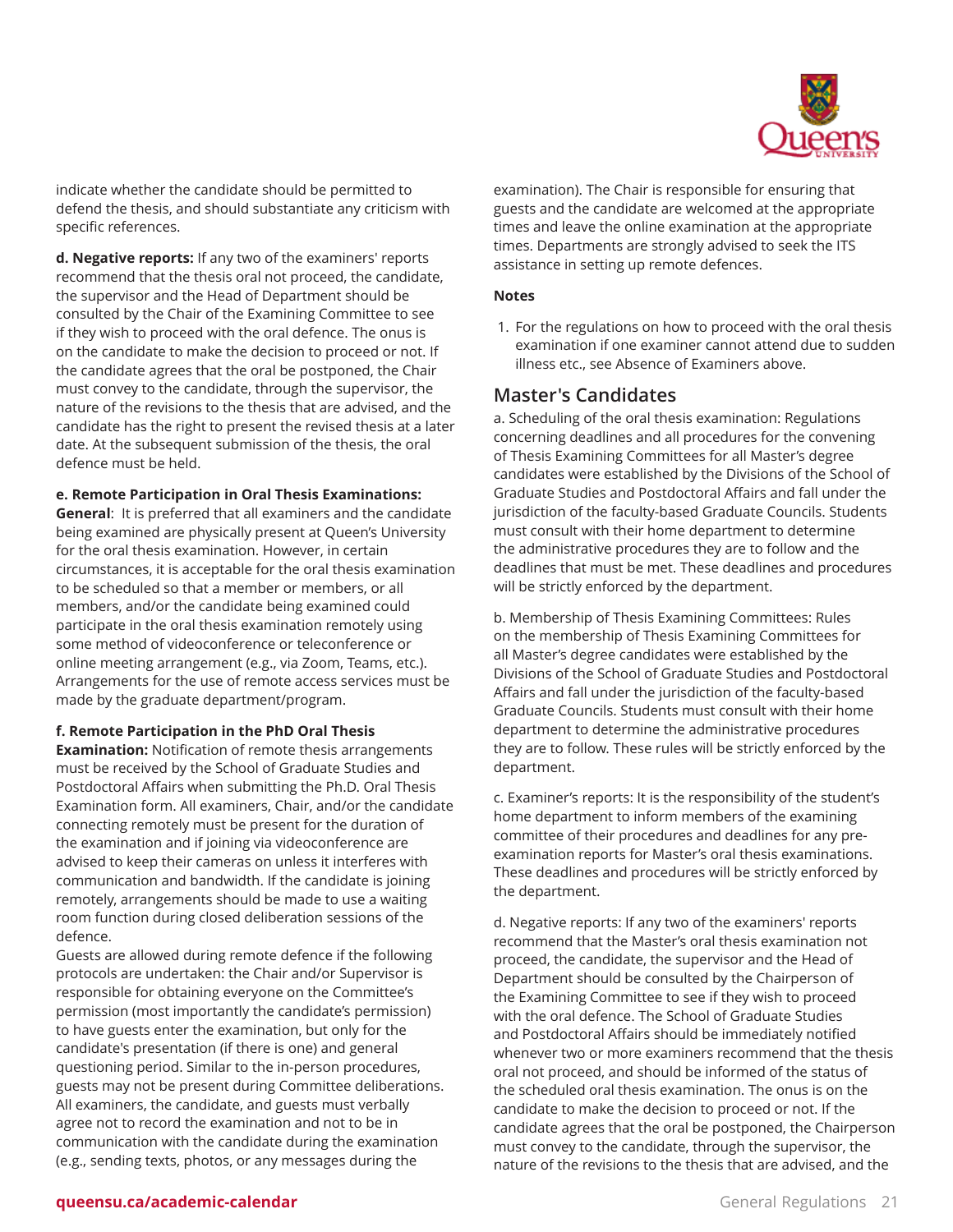

candidate has the right to present the revised thesis at a later date. The School of Graduate Studies and Postdoctoral Affairs should be notified that an oral thesis examination has been postponed due to the submission of two negative reports. At the subsequent submission of the thesis, the oral defence must be held.

e. Certification of outcome of Masters' Oral Thesis Examination: The student's home department is responsible for submitting to the School of Graduate Studies and Postdoctoral Affairs the "Thesis Examination Results Form" duly signed at the time of the oral examination by the members of the examining committee, and clearly denoting the outcome category of the thesis (see above) and revisions required to prior to final submission for degree completion. This form must also denote the person or persons responsible for certifying to the School of Graduate Studies and Postdoctoral Affairs that all revisions have been completed. This task is normally carried out by the supervisor but could be designated to the supervisor and/or other members of the committee, in some cases.

# **Time Limits for Completion of Programs**

Effective for students admitted September 1, 2013 and all subsequent years:

Master's programs are designed and approved such that requirements can be completed within one year (3 terms) or two years (6 terms) of initial full-time registration in the program. Doctoral programs are designed and approved such that requirements can be completed within four years (12 terms) of initial full-time registration in the program. This standard timeframe for doctoral programs may not account for discipline-related (for example, required internships, archival research or fieldwork) or individual circumstances that can extend the time to completion. When circumstances are discipline-related, the Department/Program may grant to all doctoral students an extension to five years (15 terms), otherwise extensions may be granted to individual students by the Department/Program no later than two weeks prior to the end of term 13 of a PhD program. Extensions for Master's students may be granted by the Department/Program no later than two weeks prior to the end of term 4 or 7 of a oneor two-year Master's program, respectively. All extensions follow the Extension of Time Limits policy.

**Note:** The academic year is divided into 3 terms: Fall (September-December), Winter (January-April) and Summer (May-August). Each term is 4 months long.

Effective for students admitted prior to September 1, 2013:

The requirements for master's programs must be completed within five years from the time of initial registration in the department/program. The requirements for doctoral programs must be completed within seven years from the time of initial registration in the department/program. It should be noted that these specified periods are time LIMITS and are not indicative of normal program duration.

### **Withdrawal on Academic Grounds Recommending Withdrawal on Academic Grounds**

Any academic decision can be appealed by the student under the SGS General Regulation Appeals Against Academic Decisions. This regulation (Withdrawal on Academic Grounds) does not apply to the appeal of an academic decision but rather outlines the procedures whereby a graduate department or program recommends that a student be required to withdraw on academic grounds, and the procedures and responsibilities for deciding on the outcome of this recommendation. Note that a recommendation under a., b., or c. below, may be appealed by the student under the SGS General Regulation Appeals Against Academic Decisions.

Some Graduate Department/Programs have separate procedures to be followed that would be enacted prior to making a recommendation under the procedures below.

Prior to making a recommendation under the procedures below, the faculty member(s), and/or Graduate Coordinator and/or Graduate Department/Program Head, and/or in the case of non-departmentalized faculties or schools, the Associate Dean responsible for the graduate program, shall meet with the student to discuss their academic situation, the possible recommendation of withdrawal, and the grounds for the recommendation. The student may invite a representative to the meeting. If the student intends to be accompanied by legal counsel, he or she must provide at least 48 hours notice to the department/program/faculty attendees who reserves the right to reschedule the meeting if notice is not given. If the student does not wish to attend the meeting, the student can submit a written statement. If the student does not respond to an invitation to attend the meeting, or does not make a written statement, the process will continue without the student's input.

The student shall be informed in writing when the Graduate Department/Program shall be making a recommendation of withdrawal to the Faculty Graduate Council, or, in the case of non-departmentalized faculties or schools, to the School of Graduate Studies and Postdoctoral Affairs, and shall be informed of the grounds for the recommendation.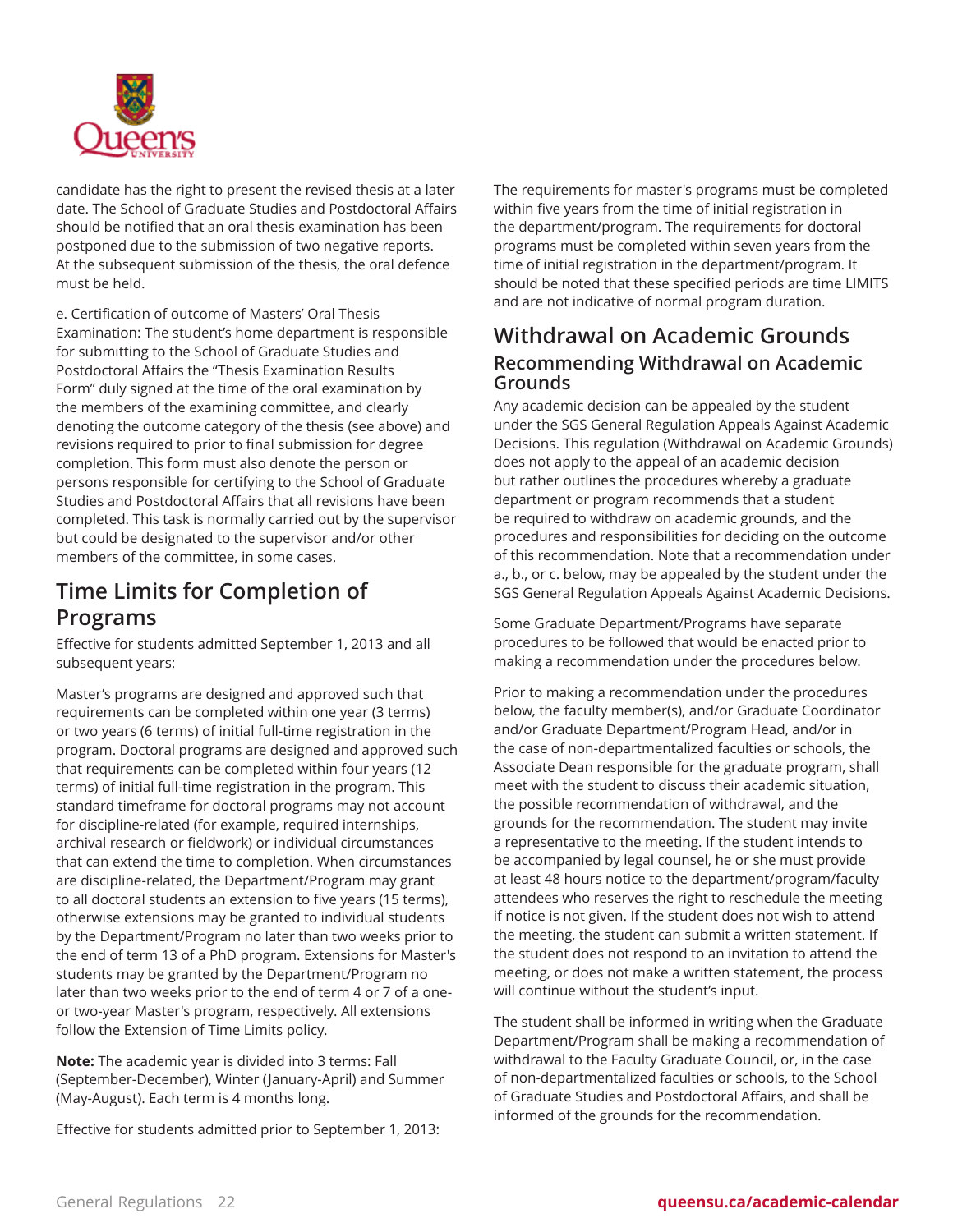

Unsatisfactory academic performance by the student may lead to a recommendation that the student be required to withdraw. There are several circumstances that may lead to this recommendation and, as these differ in certain important respects, the procedures of appeal and review differ. The situations are dealt with separately in the following sections.

a. **Withdrawal due to Failure of a Primary Course:** In cases when a student does not achieve B- (B minus) in a primary course, for graduate programs in the departmentalized faculties, the Head or Graduate Coordinator of the Graduate Department/Program may recommend to the Chair of the Faculty Graduate Council that the student:

- 1. repeat the examination (or equivalent) within one year after the original examination (or equivalent), or
- 2. repeat the course, or
- 3. take a substitute course.

These regulations are also outlined in the SGS General Regulation, Course Work Requirements, b.

The student and Graduate Department/Program shall be informed of the decision of the Chair of the Faculty Graduate Council in writing by the School of Graduate Studies and Postdoctoral Affairs.

If recommendation i., ii. or iii. is not made or, if made, is not approved by the Chair of the Faculty Graduate Council, any student who fails to obtain the required standing in any primary course shall be required to withdraw. For graduate programs in the departmentalized faculties, the Head or Graduate Coordinator of the Graduate Department/Program shall recommend to the Chair of the Faculty Graduate Council that the student be required to withdraw due to failure of a primary course or courses.

The Faculty Graduate Council, or its duly empowered Chair or Associate Chair, shall examine the case to see that proper procedures were followed, and if this is ascertained, the Chair of the Faculty Graduate Council shall notify the School of Graduate Studies and Postdoctoral Affairs, who shall inform the student in writing of the Graduate Department/ Program's recommendation and the confirmation of the recommendation by the Faculty Graduate Council. This letter will also inform the student of the relevant appeal procedure under SGS General Regulation Appeals Against Academic Decisions and will inform the student of their right to seek advice of the Office of the University Ombudsperson, or a University Dispute Resolution Advisor, or the Society of Graduate and Professional Students' Student Advisors, or to seek independent legal advice.

Review of the Graduate Department/Program recommendation by the Faculty Graduate Council or its duly empowered Chair or Associate Chair, is limited to procedural matters and any extenuating circumstances only and does not entail assessing the academic decision itself.

If the case is evidently straightforward, it may be approved by the Chair/Associate Chair of the Faculty Graduate Council and then must be submitted for approval and action to School of Graduate Studies and Postdoctoral Affairs, and also reported back to Faculty Graduate Council. Otherwise, the Graduate Department/Program recommendation will be placed on the agenda for decision by Faculty Graduate Council at its next meeting.

If the Graduate Department/Program recommendation is taken to a meeting of the Faculty Graduate Council, the Chair of the Faculty Graduate Council shall inform the student that he or she may attend the meeting, with or without a representative or advisor, and that he or she is entitled to present the case. If the student intends to be accompanied by legal counsel, he or she must provide at least 48 hours notice to the Chair of the Faculty Graduate Council who reserves the right to reschedule the discussion of the matter to another meeting of the Faculty Graduate Council, if notice is not given. If the student does not wish to attend the meeting of the Faculty Graduate Council, the student can submit a written response to the recommendation, for circulation to the Council and for discussion by the Council at the meeting. If the student does not respond to an invitation to attend the meeting, or does not make a written submission, the process will continue without the student's input.

All such Faculty Graduate Council decisions are subject to appeal, under the SGS General Regulation Appeals Against Academic Decisions. It is the responsibility of the Chair or Associate Chair of Faculty Graduate Council to represent Council and explain the decision to the SGS Academic Appeal Board, if/as required.

In the case of non-departmentalized faculties or schools, if recommendation i., ii., or iii. is not made to the School of Graduate Studies and Postdoctoral Affairs, the Associate Dean responsible for the graduate program shall recommend to the Graduate Committee that the student be required to withdraw from the program, and the Committee shall decide whether to accept this recommendation or not. The student shall be given fair notice in writing of the recommendation and the grounds upon which it is made. The student may attend the meeting at which the Graduate Committee considers the recommendation, alone or with a representative or advisor if he or she wishes, and has a right to present the case. If the student intends to be accompanied by legal counsel, he or she must provide at least 48 hours notice to the Associate Dean responsible for the graduate program, who reserves the right to reschedule the discussion

#### **queensu.ca/academic-calendar** General Regulations 23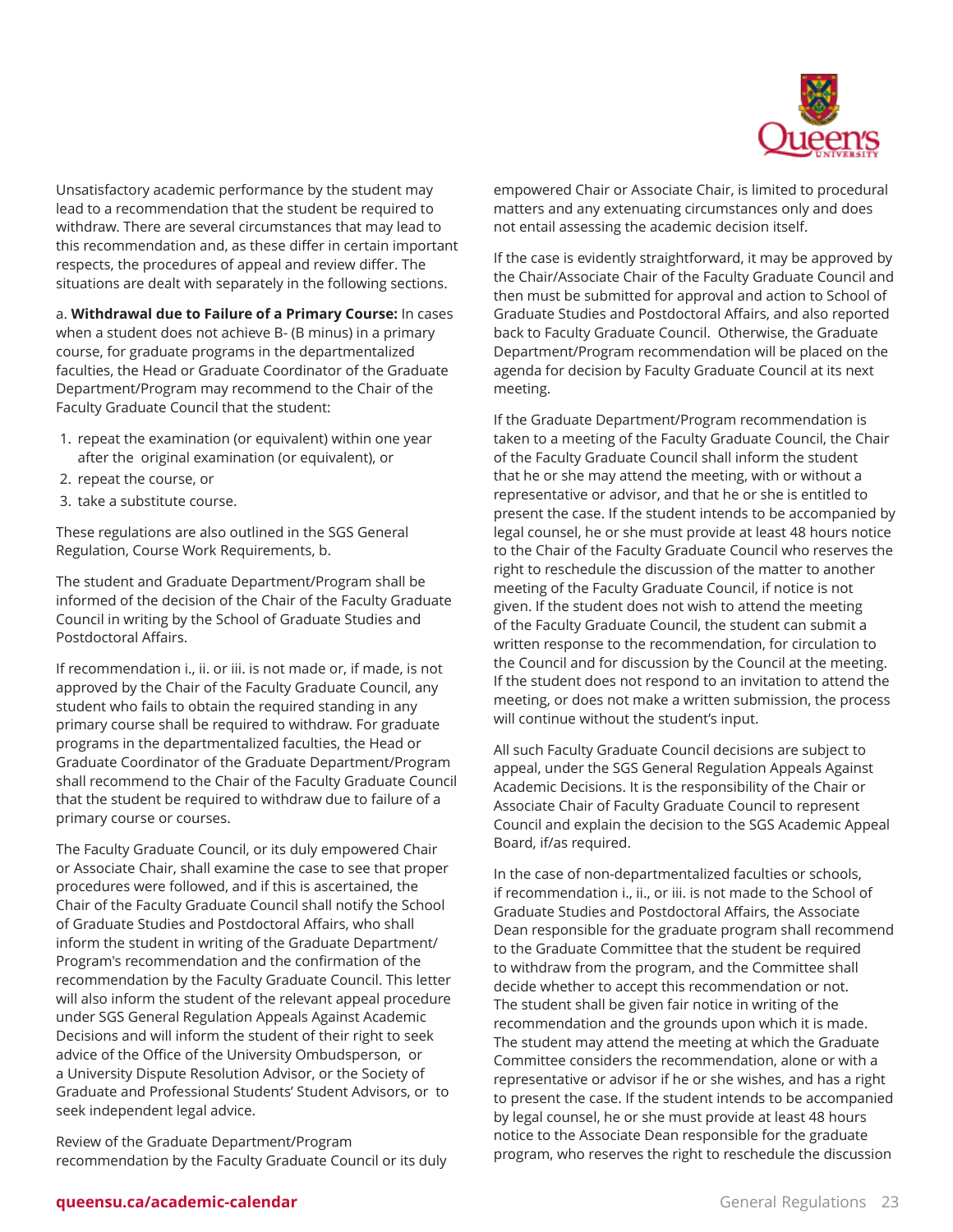

of the matter to another meeting of the Graduate Committee if notice is not given. If the student does not wish to attend the meeting, the student can submit a written response to the recommendation, for circulation to the Committee and for discussion by the Committee at the meeting. If the student does not respond to an invitation to attend the meeting, or does not make a written submission, the process will continue without the student's input.

Review of the recommendation by the Graduate Committee is limited to procedural matters and any extenuating circumstances and does not entail an assessment of the academic decision itself.

If the Graduate Committee approves the recommendation of the Associate Dean, it shall report the case to the SGS, which shall inform the student of the Graduate Committee's decision.

All such Graduate Committee decisions are subject to appeal, under the SGS General Regulation Appeals Against Academic Decisions. It is the responsibility of the Chair of the Graduate Committee to represent the Committee and explain the decision to the SGS Academic Appeal Board, if/as required.

b. **Withdrawal due to decision of Failure by the Thesis Examining Committee:** The properly constituted Examining Committee of a thesis establishes the academic decision concerning the thesis and its defence. It, therefore, holds the same position with respect to the thesis as the instructor holds in relation to the marking of an examination or other test in a primary course. The academic decision of the Committee cannot be overturned.

At the oral thesis examination the examining committee will reach a decision of either Passed, Referred or Failed. See the General Regulation Thesis, Outcome categories of the oral thesis examination, for a description of each category.

If the Examining Committee has decided on the "Referred" decision, it may choose to reconvene the examining committee and hold another oral thesis examination of the revised thesis. In cases where the examining committee uses the "Referred" category because it determines that the oral thesis examination itself, either separate from or in conjunction with the written thesis, is unsatisfactory, a second oral thesis examination must be held.

In all cases of referral, the examining committee continues to exist until it has agreed that the thesis outcome is either passed or failed. The second submission of a thesis that was referred requires a final decision of pass or fail by the Examining Committee.

If the Examining Committee considers the student to have failed based on the written thesis or oral defence, the

Examining Committee will recommend withdrawal from the program.

Appeal of a decision of the outcome category of Failed is through the SGS General Regulation Appeals Against Academic Decisions, Appeal of Thesis Examination Committee Decision.

**Note:** "Thesis" refers to the substantive, terminal research document of any research Master's degree, currently represented by the course number 899, or to the Doctoral Dissertation, the substantive, terminal research document of all Doctoral degrees, currently represented by the course number 999. The appeal of the grade of any Master's Essay, Report, or Project currently represented by the course number 898, falls under the SGS General Regulation Appeal of an Assigned Grade in a Graduate Course.

c. **Withdrawal on General Academic Grounds:** In addition to circumstances outlined in sections a. and b., there are other academic circumstances that could lead to a recommendation that the student be required to withdraw. To cite several examples: in the judgment of the supervisor or a supervisory committee the student may be making unsatisfactory progress in research; the student may have failed the comprehensive examination; there may have been marginal performance in seminars; preliminary drafts of chapters of the thesis may reveal an unsatisfactory standard of scholarship; or in the judgment of the supervisor or a supervisory committee or other Graduate Department/Program academic committee, the student's overall academic performance in coursework is not acceptable. For such cases and for graduate programs in the departmentalized faculties, the Graduate Department/ Program shall recommend withdrawal to the Chair of the Faculty Graduate Council and shall inform the student in writing that such a recommendation is being made and the grounds for this recommendation.

The Graduate Department/Program recommendation shall be taken to a meeting of the Faculty Graduate Council. The Chair of the Faculty Graduate Council shall inform the student that he or she may attend the meeting, with or without a representative, and that he or she is entitled to present the case. If the student intends to be accompanied by legal counsel, he or she must provide at least 48 hours notice to the Chair of the Faculty Graduate Council, who reserves the right to reschedule the discussion of the matter to another meeting of the Faculty Graduate Council, if notice is not given. If the student does not wish to attend the meeting of the Faculty Graduate Council, the student can submit a written response to the recommendation, for circulation to the Council/ Committee and for discussion by the Council at the meeting. If the student does not respond to an invitation to